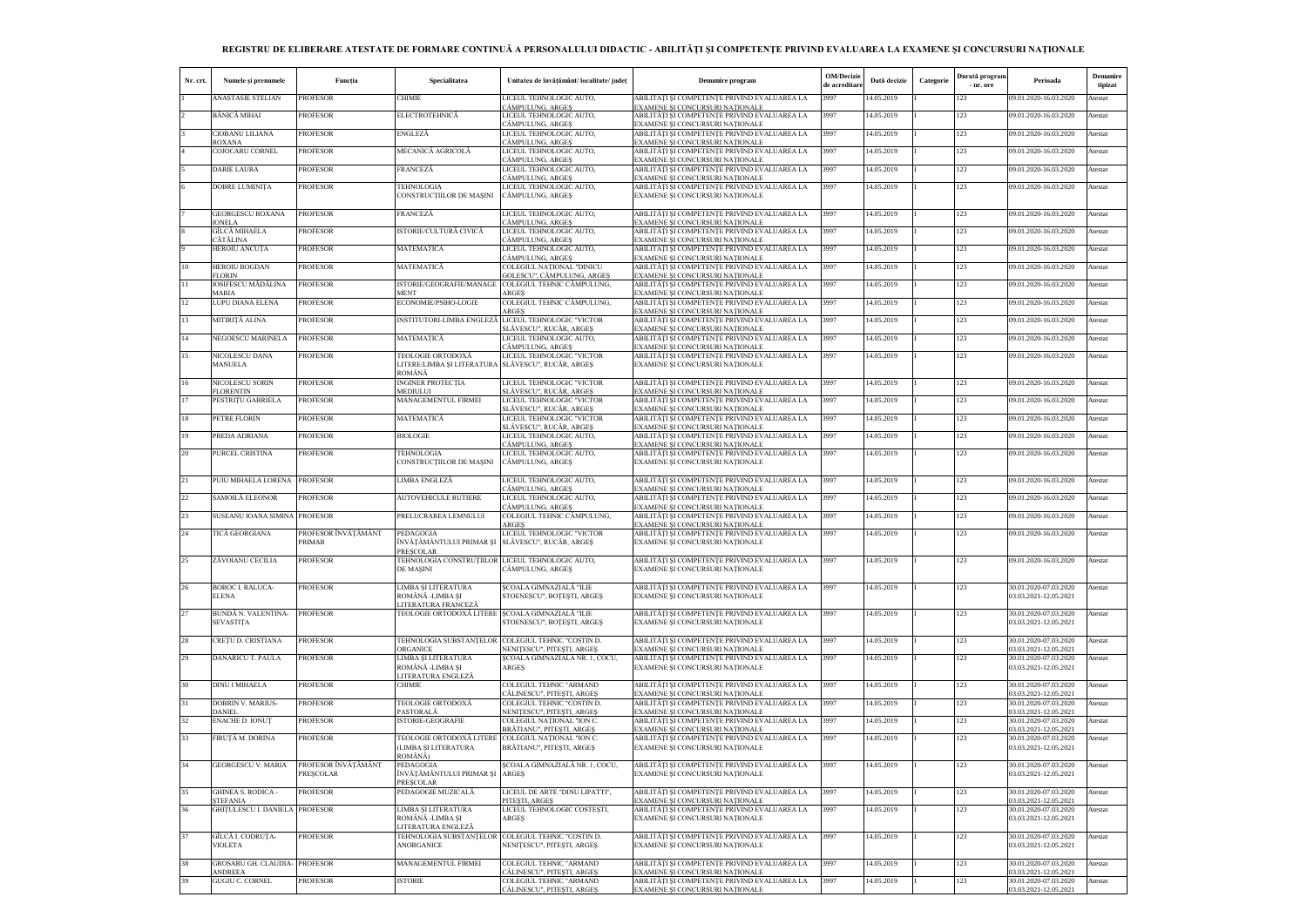|    | <b>MARICA I. IULIAN</b>                      | <b>PROFESOR</b>                                              | ISTORIE-MUZEOLOGIE                                            | ȘCOALA GIMNAZIALĂ "MIRCEA<br>ELIADE". PITESTI. ARGES                                        | ABILITĂȚI ȘI COMPETENȚE PRIVIND EVALUAREA LA<br>EXAMENE SI CONCURSURI NATIONALE                                | 3997 | 14.05.2019 | 123 | 30.01.2020-07.03.2020<br>03.03.2021-12.05.2021                            | Atestat |
|----|----------------------------------------------|--------------------------------------------------------------|---------------------------------------------------------------|---------------------------------------------------------------------------------------------|----------------------------------------------------------------------------------------------------------------|------|------------|-----|---------------------------------------------------------------------------|---------|
| 41 | MOȘOIU C. LAVINIA-<br><b>SIMONA</b>          | <b>PROFESOR</b>                                              | LIMBA ȘI LITERATURA<br>ROMÂNĂ -LIMBA ȘI<br>LITERATURA ENGLEZĂ | LICEUL TEORETIC "IULIA<br>ZAMFIRESCU", MIOVENI, ARGES                                       | ABILITĂȚI ȘI COMPETENȚE PRIVIND EVALUAREA LA<br>EXAMENE ȘI CONCURSURI NAȚIONALE                                | 3997 | 14.05.2019 | 123 | 30.01.2020-07.03.2020<br>03.03.2021-12.05.2021                            | Atestat |
| 42 | MOȚOI I. NICULINA                            | <b>PROFESOR</b>                                              | CHMIE-FIZICĂ                                                  | SCOALA GIMNAZIALĂ LELEASCA,<br><b>ARGES</b>                                                 | ABILITĂȚI ȘI COMPETENȚE PRIVIND EVALUAREA LA<br>EXAMENE ȘI CONCURSURI NAȚIONALE                                | 3997 | 14.05.2019 | 123 | 30.01.2020-07.03.2020<br>03.03.2021-12.05.2021                            | Atestat |
| 43 | NEAGOE C. IRINA-IRENA                        | <b>PROFESOR</b>                                              | ELECTRONICĂ APLICATĂ                                          | COLEGIUL TEHNIC "COSTIN D.<br>NENITESCU". PITESTI, ARGES                                    | ABILITĂȚI ȘI COMPETENȚE PRIVIND EVALUAREA LA<br>EXAMENE SI CONCURSURI NATIONALE                                | 3997 | 14.05.2019 | 123 | 30.01.2020-07.03.2020<br>03.03.2021-12.05.2021                            | Atestat |
| 44 | NEAMTU D. DANIEL-<br><b>VIOREL</b>           | <b>PROFESOR</b>                                              | FIZICĂ                                                        | COLEGIUL TEHNIC "COSTIN D.<br>NENITESCU", PITEȘTI, ARGEȘ                                    | ABILITĂȚI ȘI COMPETENȚE PRIVIND EVALUAREA LA<br>EXAMENE ȘI CONCURSURI NAȚIONALE                                | 3997 | 14.05.2019 | 123 | 30.01.2020-07.03.2020<br>03.03.2021-12.05.2021                            | Atestat |
| 45 | PIELMUȘ C. ADELA-<br><b>MIHAELA</b>          | <b>PROFESOR</b>                                              | LIMBA ȘI LITERATURA<br>ROMÂNĂ -LIMBA ȘI<br>LITERATURA ENGLEZĂ | LICEUL TEHNOLOGIC TOPOLOVENI,<br><b>ARGES</b>                                               | ABILITĂȚI ȘI COMPETENȚE PRIVIND EVALUAREA LA<br>EXAMENE ȘI CONCURSURI NAȚIONALE                                | 3997 | 14.05.2019 | 123 | 30.01.2020-07.03.2020<br>03.03.2021-12.05.2021                            | Atestat |
| 46 | RETEVOI I. GHEORGHE-<br>ROMEO                | <b>PROFESOR</b>                                              | <b>BIOLOGIE</b>                                               | LICEUL TEHNOLOGIC "FERDINAD I",<br>CURTEA DE ARGES, ARGES                                   | ABILITĂȚI ȘI COMPETENȚE PRIVIND EVALUAREA LA<br>EXAMENE ȘI CONCURSURI NAȚIONALE                                | 3997 | 14.05.2019 | 123 | 30.01.2020-07.03.2020<br>03.03.2021-12.05.2021                            | Atestat |
| 47 | RIZEA A. MONICA                              | PROFESOR ÎNVĂTĂMÂNT<br>PRIMAR                                | <b>PEDAGOGIA</b><br>ÎNVĂTĂMÂNTULUI PRIMAR                     | SCOALA GIMNAZIALĂ "SANDA<br>MOVILĂ", ALBOTA, ARGES                                          | ABILITĂȚI ȘI COMPETENȚE PRIVIND EVALUAREA LA<br>EXAMENE ȘI CONCURSURI NAȚIONALE                                | 3997 | 14.05.2019 | 123 | 30.01.2020-07.03.2020<br>03.03.2021-12.05.2021                            | Atestat |
| 48 | DUMITRESCU C.<br><b>MAGDALENA</b>            | PROFESOR ÎNVĂTĂMÂNT<br><b>PRESCOLAR</b>                      | PEDAGOGIA<br>ÎNVĂȚĂMÂNTULUI PRIMAR ȘI NEGREȘTI, ARGEȘ         | SCOALA GIMNAZIALĂ BELETI-                                                                   | ABILITĂȚI ȘI COMPETENȚE PRIVIND EVALUAREA LA<br>EXAMENE ȘI CONCURSURI NAȚIONALE                                | 3997 | 14.05.2019 | 123 | 30.01.2020-07.03.2020<br>03.03.2021-12.05.2021                            | Atestat |
| 49 | TOMULICĂ N. ELENA                            | PROFESOR ÎNVĂȚĂMÂNT<br>PRIMAR                                | <b>PRESCOLAR</b><br>PEDAGOGIA<br><b>PRESCOLAR</b>             | SCOALA GIMNAZIALĂ "ILIE<br>ÎNVĂȚĂMÂNTULUI PRIMAR ȘI STOENESCU", BOȚEȘTI, ARGEȘ              | ABILITĂȚI ȘI COMPETENȚE PRIVIND EVALUAREA LA<br>EXAMENE ȘI CONCURSURI NAȚIONALE                                | 3997 | 14.05.2019 | 123 | 30.01.2020-07.03.2020<br>03.03.2021-12.05.2021                            | Atestat |
| 50 | <b>BELCIUG I. ALINA</b>                      | PROFESOR                                                     | <b>BIOLOGIE</b>                                               | LICEUL TEHNOLOGIC "LIVIU<br>REBREANU". MOZĂCENI. ARGES                                      | ABILITĂȚI ȘI COMPETENȚE PRIVIND EVALUAREA LA<br>EXAMENE ȘI CONCURSURI NAȚIONALE                                | 3997 | 14.05.2019 | 123 | 07.02.2020-02.04.2020;<br>20.07.2020-26.08.2020;<br>08.02.2021-10.03.2021 | Atestat |
| 51 | <b>BOGDAN ST. STEFANIA</b><br><b>MIHAELA</b> | PROFESOR ÎNVĂTĂMÂNT<br><b>PRESCOLAR</b>                      | <b>PSIHOLOGIE</b>                                             | GRĂDINITA CU PROGRAM PRELUNGIT<br>"RAZĂ DE SOARE", PITEȘTI, ARGEȘ                           | ABILITĂȚI ȘI COMPETENȚE PRIVIND EVALUAREA LA<br>EXAMENE SI CONCURSURI NATIONALE                                | 3997 | 14.05.2019 | 123 | 07.02.2020-02.04.2020;<br>20.07.2020-26.08.2020;<br>08.02.2021-10.03.2021 | Atestat |
| 52 | <b>IOANA</b>                                 | BULETEANU I. RAMONA- PROFESOR ÎNVĂȚĂMÂNT<br><b>PRESCOLAR</b> | PEDAGOGIA<br>ÎNVĂȚĂMÂNTULUI PRIMAR ȘI<br><b>PRESCOLAR</b>     | GRĂDINITA CU PROGRAM PRELUNGIT<br>"DUMBRAVA MINUNATĂ", PITEȘTI,<br>ARGES                    | ABILITĂȚI ȘI COMPETENȚE PRIVIND EVALUAREA LA<br>EXAMENE ȘI CONCURSURI NAȚIONALE                                | 3997 | 14.05.2019 | 123 | 07.02.2020-02.04.2020;<br>20.07.2020-26.08.2020;<br>08.02.2021-10.03.2021 | Atestat |
| 53 | <b>BURTEA I. ELENA-</b><br>LAURA             | PROFESOR ÎNVĂȚĂMÂNT<br><b>PRESCOLAR</b>                      | PEDAGOGIA<br>ÎNVĂȚĂMÂNTULUI PRIMAR ȘI<br><b>PRESCOLAR</b>     | <b>GRĂDINITA CU PROGRAM PRELUNGIT</b><br>"ALBĂ CA ZĂPADA", PITEȘTI, ARGEȘ                   | ABILITĂȚI ȘI COMPETENȚE PRIVIND EVALUAREA LA<br>EXAMENE ȘI CONCURSURI NAȚIONALE                                | 3997 | 14.05.2019 | 123 | 07.02.2020-02.04.2020;<br>20.07.2020-26.08.2020;<br>08.02.2021-10.03.2021 | Atestat |
| 54 | CIOBANU I. IOANA-<br><b>ALINA</b>            | PROFESOR ÎNVĂTĂMÂNT<br><b>PRESCOLAR</b>                      | PEDAGOGIA<br>ÎNVĂȚĂMÂNTULUI PRIMAR ȘI<br>PRESCOLAR            | GRĂDINITA CU PROGRAM PRELUNGIT<br>"RAZĂ DE SOARE", PITEȘTI, ARGEȘ                           | ABILITĂȚI ȘI COMPETENȚE PRIVIND EVALUAREA LA<br>EXAMENE ȘI CONCURSURI NAȚIONALE                                | 3997 | 14.05.2019 | 123 | 07.02.2020-02.04.2020;<br>20.07.2020-26.08.2020;<br>08.02.2021-10.03.2021 | Atestat |
| 55 | EPURE A. CRISTINA-<br><b>CLAUDIA</b>         | <b>EDUCATOARE</b>                                            | ÎNVĂTĂTORI-EDUCATOARE                                         | GRĂDINIȚA CU PROGRAM PRELUNGIT<br>"ALBĂ CA ZĂPADA", PITEȘTI, ARGEȘ                          | ABILITĂȚI ȘI COMPETENȚE PRIVIND EVALUAREA LA<br>EXAMENE ȘI CONCURSURI NAȚIONALE                                | 3997 | 14.05.2019 | 123 | 07.02.2020-02.04.2020;<br>20.07.2020-26.08.2020;<br>08.02.2021-10.03.2021 | Atestat |
| 56 | ION M. MIHAELA-<br><b>CLAUDIA</b>            | PROFESOR ÎNVĂTĂMÂNT<br><b>PRESCOLAR</b>                      |                                                               | MANAGEMENT EDUCATIONAL GRĂDINIȚA CU PROGRAM PRELUNGIT<br>"ALBĂ CA ZĂPADA", PITEȘTI, ARGEȘ   | ABILITĂȚI ȘI COMPETENȚE PRIVIND EVALUAREA LA<br>EXAMENE ȘI CONCURSURI NAȚIONALE                                | 3997 | 14.05.2019 | 123 | 07.02.2020-02.04.2020;<br>20.07.2020-26.08.2020;<br>08.02.2021-10.03.2021 | Atestat |
| 57 | ISĂROIU A. MANDALINA PROFESOR                |                                                              | EDUCAȚIE FIZICĂ ȘI SPORT                                      | SCOALA GIMNAZIALĂ "IOSIF<br>CATRINESCU". DRAGOSLAVELE.<br><b>ARGES</b>                      | ABILITĂȚI ȘI COMPETENȚE PRIVIND EVALUAREA LA<br>EXAMENE ȘI CONCURSURI NAȚIONALE                                | 3997 | 14.05.2019 | 123 | 07.02.2020-02.04.2020;<br>20.07.2020-26.08.2020;<br>08.02.2021-10.03.2021 | Atestat |
| 58 | MARINESCU C. VASILE                          | <b>PROFESOR</b>                                              | <b>ISTORIE-GEOGRAFIE</b>                                      | LICEUL TEHNOLOGIC "DIMITRIE<br>DIMA", PITEȘTI, ARGEȘ                                        | ABILITĂȚI ȘI COMPETENȚE PRIVIND EVALUAREA LA<br>EXAMENE ȘI CONCURSURI NAȚIONALE                                | 3997 | 14.05.2019 | 123 | 07.02.2020-02.04.2020;<br>20.07.2020-26.08.2020;<br>08.02.2021-10.03.2021 | Atestat |
| 59 | MATEI I. LOREDANA-<br><b>IZABELA</b>         | PROFESOR ÎNVĂTĂMÂNT<br>PRESCOLAR                             | <b>PSIHOLOGIE</b>                                             | GRĂDINIȚA CU PROGRAM PRELUNGIT<br>"ACADEMIA PITICILOR", CURTEA DE<br>ARGES, ARGES           | ABILITĂȚI ȘI COMPETENȚE PRIVIND EVALUAREA LA<br>EXAMENE ȘI CONCURSURI NAȚIONALE                                | 3997 | 14.05.2019 | 123 | 07.02.2020-02.04.2020;<br>20.07.2020-26.08.2020;<br>08.02.2021-10.03.2021 | Atestat |
| 60 | MINACIU A. EMILIA                            | PROFESOR ÎNVĂTĂMÂNT<br><b>PRESCOLAR</b>                      | <b>PSIHOLOGIE</b>                                             | "ALBĂ CA ZĂPADA", PITESTI, ARGES                                                            | GRĂDINIȚA CU PROGRAM PRELUNGIT ABILITĂȚI ȘI COMPETENȚE PRIVIND EVALUAREA LA<br>EXAMENE ȘI CONCURSURI NAȚIONALE | 3997 | 14.05.2019 | 123 | 07.02.2020-02.04.2020;<br>20.07.2020-26.08.2020;<br>08.02.2021-10.03.2021 | Atestat |
| 61 | PEICAN C. CORNELIA-<br><b>ROXANA</b>         | PROFESOR ÎNVĂȚĂMÂNT<br>PRESCOLAR                             | PEDAGOGIA<br>ÎNVĂȚĂMÂNTULUI PRIMAR ȘI<br><b>PRESCOLAR</b>     | GRĂDINITA CU PROGRAM PRELUNGI"<br>"DUMBRAVA MINUNATĂ", PITEȘTI,<br>ARGES                    | ABILITĂȚI ȘI COMPETENȚE PRIVIND EVALUAREA LA<br>EXAMENE ȘI CONCURSURI NAȚIONALE                                | 3997 | 14.05.2019 | 123 | 07.02.2020-02.04.2020;<br>20.07.2020-26.08.2020;<br>08.02.2021-10.03.2021 | Atestat |
| 62 | PETRESCU G. ELENA-<br>ADRIANA                | PROFESOR ÎNVĂTĂMÂNT<br><b>PRESCOLAR</b>                      | TEOLOGIE ORTODOXĂ-LITERE<br>(LIMBA ȘI LITERATURA<br>ROMÂNĂ)   | GRĂDINITA CU PROGRAM PRELUNGIT<br>"DUMBRAVA MINUNATĂ", PITEȘTI,<br><b>ARGES</b>             | ABILITĂȚI ȘI COMPETENȚE PRIVIND EVALUAREA LA<br>EXAMENE ȘI CONCURSURI NAȚIONALE                                | 3997 | 14.05.2019 | 123 | 07.02.2020-02.04.2020;<br>20.07.2020-26.08.2020;<br>08.02.2021-10.03.2021 | Atestat |
| 63 | POPESCU N. MARIA                             | PROFESOR                                                     | TEOLOGIE ORTODOXĂ-LITERE<br>(LIMBA SI LITERATURA<br>ROMÂNĂ)   | LICEUL CU PROGRAM SPORTIV<br>'VIITORUL", PITEȘTI, ARGEȘ                                     | ABILITĂȚI ȘI COMPETENȚE PRIVIND EVALUAREA LA<br>EXAMENE ȘI CONCURSURI NAȚIONALE                                | 3997 | 14.05.2019 | 123 | 07.02.2020-02.04.2020;<br>20.07.2020-26.08.2020;<br>08.02.2021-10.03.2021 | Atestat |
| 64 | PREPELIȚĂ I.M. LAURA-<br>GEORGIANA           | PROFESOR ÎNVĂȚĂMÂNT<br><b>PRESCOLAR</b>                      | PEDAGOGIA<br>ÎNVĂTĂMÂNTULUI PRIMAR ȘI<br><b>PRESCOLAR</b>     | GRĂDINIȚA CU PROGRAM PRELUNGIT<br>"RAZĂ DE SOARE", PITEȘTI, ARGES                           | ABILITĂȚI ȘI COMPETENȚE PRIVIND EVALUAREA LA<br>EXAMENE ȘI CONCURSURI NAȚIONALE                                | 3997 | 14.05.2019 | 123 | 07.02.2020-02.04.2020;<br>20.07.2020-26.08.2020;<br>08.02.2021-10.03.2021 | Atestat |
| 65 | RADU I. ELENA-LAVINIA                        | PROFESOR ÎNVĂȚĂMÂNT<br>PRESCOLAR                             | PEDAGOGIA<br>ÎNVĂTĂMÂNTULUI PRIMAR SI<br><b>PRESCOLAR</b>     | <b>GRĂDINIȚA CU PROGRAM PRELUNGIT</b><br>"ACADEMIA PITICILOR", CURTEA DE<br>ARGES, ARGES    | ABILITĂȚI ȘI COMPETENȚE PRIVIND EVALUAREA LA<br>EXAMENE ȘI CONCURSURI NAȚIONALE                                | 3997 | 14.05.2019 | 123 | 07.02.2020-02.04.2020;<br>20.07.2020-26.08.2020;<br>08.02.2021-10.03.2021 | Atestat |
| 66 | RIZEA GH. CRISTINA-<br><b>ANDREEA</b>        | PROFESOR ÎNVĂȚĂMÂNT<br>PRESCOLAR                             | PEDAGOGIA<br>PREȘCOLAR                                        | GRĂDINIȚA CU PROGRAM PRELUNGI<br>ÎNVĂȚĂMÂNTULUI PRIMAR ȘI   "RAZĂ DE SOARE", PITEȘTI, ARGEȘ | ABILITĂȚI ȘI COMPETENȚE PRIVIND EVALUAREA LA<br>EXAMENE ȘI CONCURSURI NAȚIONALE                                | 3997 | 14.05.2019 | 123 | 07.02.2020-02.04.2020;<br>20.07.2020-26.08.2020;<br>08.02.2021-10.03.2021 | Atestat |
|    | ROSU S. MĂDĂLINA-<br><b>ELENA</b>            | PROFESOR ÎNVĂTĂMÂNT<br>PRESCOLAR                             | <b>PSIHOLOGIE</b>                                             | SCOALA GIMNAZIALĂ "VIRGIL<br>CALOTESCU", BASCOV, ARGEȘ                                      | ABILITĂȚI ȘI COMPETENȚE PRIVIND EVALUAREA LA<br>EXAMENE ȘI CONCURSURI NAȚIONALE                                | 3997 | 14.05.2019 | 123 | 07.02.2020-02.04.2020;<br>20.07.2020-26.08.2020;<br>08.02.2021-10.03.2021 | Atestat |
| 68 | SIMA A. ELENA                                | PROFESOR ÎNVĂTĂMÂNT<br>PRESCOLAR                             | <b>EDUCAȚIE TIMPURIE</b>                                      | GRĂDINITA CU PROGRAM PRELUNGI<br>"ALBĂ CA ZĂPADA", PITEȘTI, ARGEȘ                           | ABILITĂȚI ȘI COMPETENȚE PRIVIND EVALUAREA LA<br>EXAMENE ȘI CONCURSURI NAȚIONALE                                | 3997 | 14.05.2019 | 123 | 07.02.2020-02.04.2020;<br>20.07.2020-26.08.2020;<br>08.02.2021-10.03.2021 | Atestat |
| 69 | STANCU C. MARIA                              | <b>PROFESOR</b>                                              | MATEMATICĂ                                                    | ȘCOALA GIMNAZIALĂ, CĂLINEȘTI,<br>ARGES                                                      | ABILITĂȚI ȘI COMPETENȚE PRIVIND EVALUAREA LA<br>EXAMENE ȘI CONCURSURI NAȚIONALE                                | 3997 | 14.05.2019 | 123 | 07.02.2020-02.04.2020;<br>20.07.2020-26.08.2020;<br>08.02.2021-10.03.2021 | Atestat |
| 70 | STĂNESCU I. ELENA-<br><b>DESPINA</b>         | PROFESOR ÎNVĂȚĂMÂNT<br><b>PRESCOLAR</b>                      | SOCIOLOGIE-PSIHOLOGIE                                         | GRĂDINIȚA CU PROGRAM PRELUNGIT<br>"DUMBRAVA MINUNATĂ", PITEȘTI,<br><b>ARGES</b>             | ABILITĂȚI ȘI COMPETENȚE PRIVIND EVALUAREA LA<br>EXAMENE ȘI CONCURSURI NAȚIONALE                                | 3997 | 14.05.2019 | 123 | 07.02.2020-02.04.2020;<br>20.07.2020-26.08.2020;<br>08.02.2021-10.03.2021 | Atestat |
| 71 | SUSZTA Ș. ILEANA                             | PROFESOR ÎNVĂTĂMÂNT<br><b>PRESCOLAR</b>                      | MANAGEMENT EDUCATIONAL                                        | GRĂDINITA CU PROGRAM PRELUNGI<br>"DUMBRAVA MINUNATĂ", PITEȘTI,<br>ARGES                     | ABILITĂȚI ȘI COMPETENȚE PRIVIND EVALUAREA LA<br>EXAMENE ȘI CONCURSURI NAȚIONALE                                | 3997 | 14.05.2019 | 123 | 07.02.2020-02.04.2020;<br>20.07.2020-26.08.2020;<br>08.02.2021-10.03.2021 | Atestat |
| 72 | TUDOR C. FĂNUȚA<br><b>MARINELA</b>           | PROFESOR                                                     | <b>BIOLOGIE</b>                                               | COLEGIUL TEHNIC "ARMAND<br>CĂLINESCU", PITEȘTI, ARGEȘ                                       | ABILITĂȚI ȘI COMPETENȚE PRIVIND EVALUAREA LA<br>EXAMENE ȘI CONCURSURI NAȚIONALE                                | 3997 | 14.05.2019 | 123 | 07.02.2020-02.04.2020;<br>20.07.2020-26.08.2020;<br>08.02.2021-10.03.2021 | Atestat |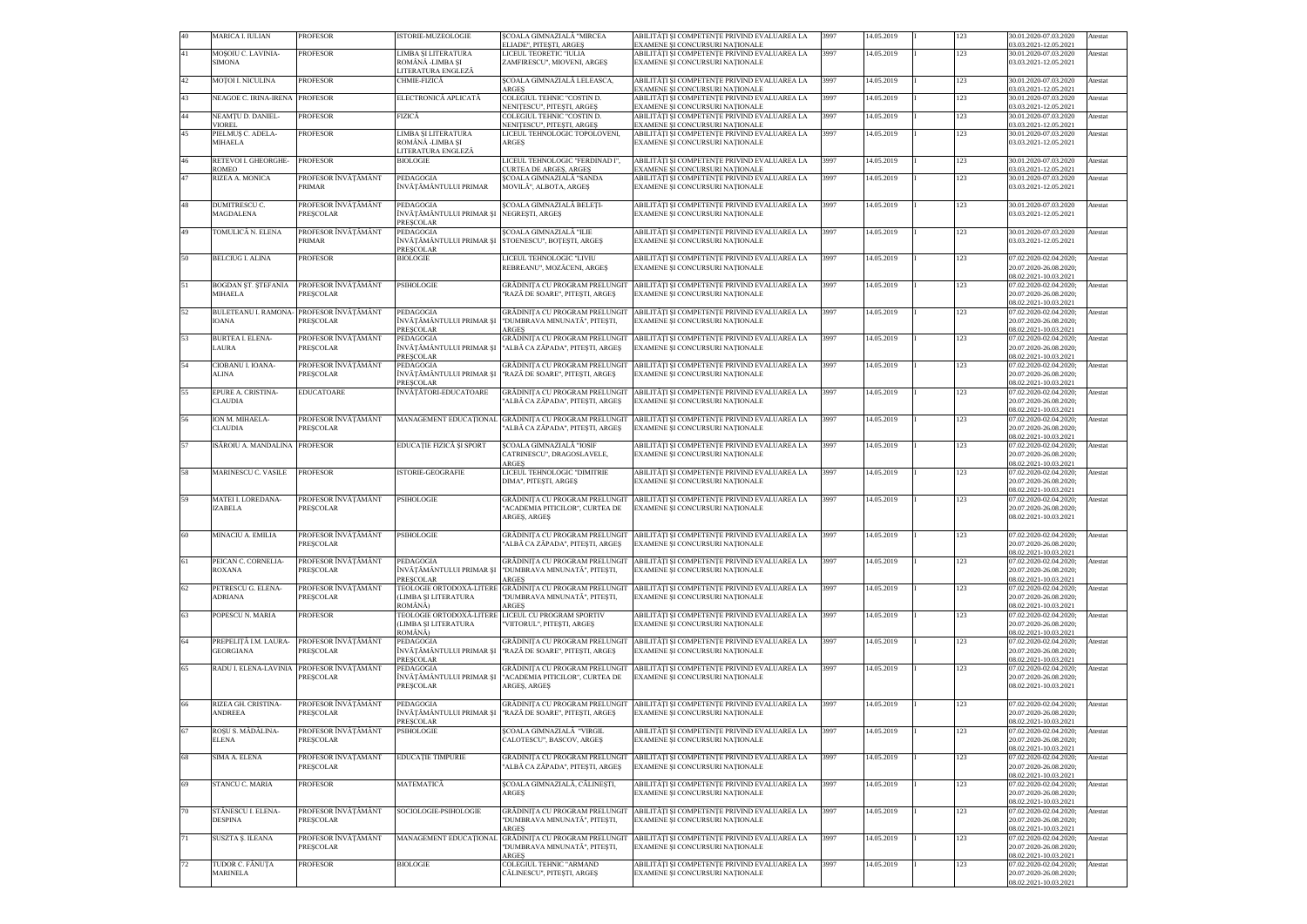|     | VOICU P. ELENA-<br><b>ELEONORA</b>                          | PROFESOR ÎNVĂTĂMÂNT<br><b>PRESCOLAR</b>    | PEDAGOGIA<br><b>PRESCOLAR</b>                                                     | SCOALA GIMNAZIALĂ "VIRGIL<br>ÎNVĂȚĂMÂNTULUI PRIMAR ȘI CALOTESCU", BASCOV, ARGEȘ   | ABILITĂȚI ȘI COMPETENȚE PRIVIND EVALUAREA LA<br>EXAMENE SI CONCURSURI NATIONALE                                                                     | 3997 | 14.05.2019 | 123 | 07.02.2020-02.04.2020:<br>20.07.2020-26.08.2020;<br>08.02.2021-10.03.2021 | Atestat |
|-----|-------------------------------------------------------------|--------------------------------------------|-----------------------------------------------------------------------------------|-----------------------------------------------------------------------------------|-----------------------------------------------------------------------------------------------------------------------------------------------------|------|------------|-----|---------------------------------------------------------------------------|---------|
| 74  | ZARIOIU P. EMILIA-<br>LENUȚA                                | PROFESOR ÎNVĂTĂMÂNT<br>PRESCOLAR           | PEDAGOGIA<br>ÎNVĂȚĂMÂNTULUI PRIMAR ȘI<br>PRESCOLAR                                | GRĂDINITA CU PROGRAM PRELUNGIT<br>"ACADEMIA PITICILOR", CURTEA DE<br>ARGES, ARGES | ABILITĂȚI ȘI COMPETENȚE PRIVIND EVALUAREA LA<br>EXAMENE ȘI CONCURSURI NAȚIONALE                                                                     | 3997 | 14.05.2019 | 123 | 07.02.2020-02.04.2020;<br>20.07.2020-26.08.2020;<br>08.02.2021-10.03.2021 | Atestat |
| 75  | ARINIS D. MARIA-<br><b>MONICA</b>                           | PROFESOR                                   | <b>ISTORIE</b>                                                                    | LICEUL CU PROGRAM SPORTIV<br>"VIITORUL", PITEȘTI, ARGEȘ                           | ABILITĂȚI ȘI COMPETENȚE PRIVIND EVALUAREA LA<br>EXAMENE ȘI CONCURSURI NAȚIONALE                                                                     | 3997 | 14.05.2019 | 123 | 05.03.2020-09.03.2020;<br>01.03.2021-03.06.2021                           | Atestat |
| 76  | <b>BOALCĂ I OVIDIU</b>                                      | <b>PROFESOR</b>                            | <b>ISTORIE</b>                                                                    | LICEUL TEORETIC COSTEȘTI, ARGEȘ                                                   | ABILITĂȚI ȘI COMPETENȚE PRIVIND EVALUAREA LA<br>EXAMENE ȘI CONCURSURI NAȚIONALE                                                                     | 3997 | 14.05.2019 | 123 | 05.03.2020-09.03.2020;<br>01.03.2021-03.06.2021                           | Atestat |
| 77  | <b>BRICHIUSI D. OANA-</b>                                   | PROFESOR                                   | PEDAGOGIA                                                                         | ȘCOALA GIMNAZIALĂ "CONSTANTIN                                                     | ABILITĂȚI ȘI COMPETENȚE PRIVIND EVALUAREA LA                                                                                                        | 3997 | 14.05.2019 | 123 | 05.03.2020-09.03.2020;                                                    | Atestat |
|     | <b>NADIA</b>                                                |                                            | ÎNVĂȚĂMÂNTULUI PRIMAR ȘI<br><b>PRESCOLAR</b>                                      | RĂDULESCU – CODIN", PRIBOIENI,<br>ARGES                                           | EXAMENE ȘI CONCURSURI NAȚIONALE                                                                                                                     |      |            |     | 01.03.2021-03.06.2021                                                     |         |
| 78  | BUICĂ V ADINA -<br><b>CARMEN</b>                            | PROFESOR ÎNVĂȚĂMÂNT<br>PRIMAR              | PEDAGOGIA<br>ÎNVĂȚĂMÂNTULUI PRIMAR ȘI GODENI, ARGEȘ<br><b>PRESCOLAR</b>           | ȘCOALA GIMNAZIALĂ COTEȘTI -                                                       | ABILITĂȚI ȘI COMPETENȚE PRIVIND EVALUAREA LA<br>EXAMENE ȘI CONCURSURI NAȚIONALE                                                                     | 3997 | 14.05.2019 | 123 | 05.03.2020-09.03.2020;<br>01.03.2021-03.06.2021                           | Atestat |
| 79  | CATANĂ I. ION-FLORIN                                        | PROFESOR                                   | LIMBA SI LITERATURA<br>ROMÂNĂ -LIMBA ȘI<br>LITERATURA FRANCEZĂ                    | ȘCOALA GIMNAZIALĂ MUȘĂTEȘTI,<br>ARGES                                             | ABILITĂȚI ȘI COMPETENȚE PRIVIND EVALUAREA LA<br>EXAMENE ȘI CONCURSURI NAȚIONALE                                                                     | 3997 | 14.05.2019 | 123 | 05.03.2020-09.03.2020;<br>01.03.2021-03.06.2021                           | Atestat |
| 80  | CATANĂ T. ELENA-<br><b>MIRABELA</b>                         | PROFESOR ÎNVĂTĂMÂNT<br>PRIMAR              | <b>PEDAGOGIA</b><br>ÎNVĂȚĂMÂNTULUI PRIMAR ȘI<br><b>PRESCOLAR</b>                  | SCOALA GIMNAZIALĂ MUSĂTESTI.<br><b>ARGES</b>                                      | ABILITĂȚI ȘI COMPETENȚE PRIVIND EVALUAREA LA<br>EXAMENE ȘI CONCURSURI NAȚIONALE                                                                     | 3997 | 14.05.2019 | 123 | 05.03.2020-09.03.2020;<br>01.03.2021-03.06.2021                           | Atestat |
| 81  | CATRINA GH. ANCA-<br>MIRELA                                 | <b>PROFESOR</b>                            | TEOLOGIE-ASISTENȚĂ<br>SOCIALĂ                                                     | LICEUL TEHNOLOGIC TOPOLOVENI.<br>ARGES                                            | ABILITĂȚI ȘI COMPETENȚE PRIVIND EVALUAREA LA<br>EXAMENE ȘI CONCURSURI NAȚIONALE                                                                     | 3997 | 14.05.2019 | 123 | 05.03.2020-09.03.2020;<br>01.03.2021-03.06.2021                           | Atestat |
| 82  | CHIRA GH. ELENA-DELIA PROFESOR                              |                                            | PEDAGOGIA<br>ÎNVĂȚĂMÂNTULUI PRIMAR ȘI<br><b>PRESCOLAR</b>                         | SCOALA GIMNAZIALĂ DOBRESTI,<br>ARGES                                              | ABILITĂȚI ȘI COMPETENȚE PRIVIND EVALUAREA LA<br>EXAMENE ȘI CONCURSURI NAȚIONALE                                                                     | 3997 | 14.05.2019 | 123 | 05.03.2020-09.03.2020;<br>01.03.2021-03.06.2021                           | Atestat |
| 83  | CHIVEREANU V. IULIANA PROFESOR ÎNVĂȚĂMÂNT                   | PRIMAR                                     | PEDAGOGIA<br>ÎNVĂȚĂMÂNTULUI PRIMAR SI AMAN", CÂMPULUNG, ARGES<br><b>PRESCOLAR</b> | SCOALA GIMNAZIALĂ "THEODOR                                                        | ABILITĂȚI ȘI COMPETENȚE PRIVIND EVALUAREA LA<br>EXAMENE ȘI CONCURSURI NAȚIONALE                                                                     | 3997 | 14.05.2019 | 123 | 05.03.2020-09.03.2020;<br>01.03.2021-03.06.2021                           | Atestat |
| 84  | CIOLAN GH, DOINA                                            | PROFESOR ÎNVĂȚĂMÂNT<br>PRIMAR              | PEDAGOGIA<br>ÎNVĂTĂMÂNTULUI PRIMAR SI<br><b>PRESCOLAR</b>                         | SCOALA GIMNAZIALĂ MUSĂTESTI,<br><b>ARGES</b>                                      | ABILITĂȚI ȘI COMPETENȚE PRIVIND EVALUAREA LA<br>EXAMENE ȘI CONCURSURI NAȚIONALE                                                                     | 3997 | 14.05.2019 | 123 | 05.03.2020-09.03.2020;<br>01.03.2021-03.06.2021                           | Atestat |
| 85  | CÎRSTEA M. ILEANA-<br><b>MIHAELA</b>                        | <b>PROFESOR</b>                            | (LIMBA ȘI LITERATURA<br>ROMÂNĂ)                                                   | TEOLOGIE ORTODOXĂ LITERE PALATUL COPIILOR PITEȘTI, ARGEȘ                          | ABILITĂȚI ȘI COMPETENȚE PRIVIND EVALUAREA LA<br>EXAMENE ȘI CONCURSURI NAȚIONALE                                                                     | 3997 | 14.05.2019 | 123 | 05.03.2020-09.03.2020;<br>01.03.2021-03.06.2021                           | Atestat |
| 86  | COMĂNESCU P.<br>PETRUTA - IONELA                            | <b>PROFESOR</b>                            | MATEMATICĂ                                                                        | LICEUL TEORETIC "ION<br>CANTACUZINO", PITEȘTI, ARGEȘ                              | ABILITĂȚI ȘI COMPETENȚE PRIVIND EVALUAREA LA<br>EXAMENE ȘI CONCURSURI NAȚIONALE                                                                     | 3997 | 14.05.2019 | 123 | 05.03.2020-09.03.2020;<br>01.03.2021-03.06.2021                           | Atestat |
| 87  | DANCI T. MIHAELA-<br><b>CORINA</b>                          | PROFESOR                                   | LIMBA ȘI LITERATURA<br>ROMÂNĂ -LIMBA SI<br>LITERATURA FRANCEZĂ                    | ȘCOALA GIMNAZIALĂ MUȘĂTEȘTI,<br><b>ARGES</b>                                      | ABILITĂȚI ȘI COMPETENȚE PRIVIND EVALUAREA LA<br>EXAMENE ȘI CONCURSURI NAȚIONALE                                                                     | 3997 | 14.05.2019 | 123 | 05.03.2020-09.03.2020;<br>01.03.2021-03.06.2021                           | Atestat |
|     | DINU N. MIHAELA-                                            | PROFESOR                                   | <b>ISTORIE - MUZEOLOGIE</b>                                                       | SCOALA GIMNAZIALĂ "MIRCEA                                                         | ABILITĂȚI ȘI COMPETENȚE PRIVIND EVALUAREA LA                                                                                                        | 3997 | 14.05.2019 | 123 | 05.03.2020-09.03.2020;                                                    | Atestat |
| 89  | <b>AURA</b><br>FILIPOIU S MIHAELA<br><b>FLORENTINA</b>      | <b>PROFESOR</b>                            | LIMBA ȘI LITERATURA<br>ROMÂNĂ                                                     | ELIADE", PITESTI, ARGES<br>SEMINARUL TEOLOGIC ORTODOX                             | EXAMENE SI CONCURSURI NATIONALE<br>ABILITĂȚI ȘI COMPETENȚE PRIVIND EVALUAREA LA<br>"NEGRU VODĂ BASARAB",  CURTEA DE EXAMENE ȘI CONCURSURI NAȚIONALE | 3997 | 14.05.2019 | 123 | 01.03.2021-03.06.2021<br>05.03.2020-09.03.2020;<br>01.03.2021-03.06.2021  | Atestat |
| 90  | IVASCU M M GEORGETA - PROFESOR ÎNVĂȚĂMÂNT<br><b>MIHAELA</b> | PRIMAR                                     | ADMINISTRAȚIE PUBLICĂ                                                             | ARGES, ARGES<br>SCOALA GIMNAZIALĂ "THEODOR<br>AMAN", CÂMPULUNG, ARGEȘ             | ABILITĂȚI ȘI COMPETENȚE PRIVIND EVALUAREA LA<br>EXAMENE ȘI CONCURSURI NAȚIONALE                                                                     | 3997 | 14.05.2019 | 123 | 05.03.2020-09.03.2020;<br>01.03.2021-03.06.2021                           | Atestat |
| 91  | MĂRĂȘOIU D SILVIA-<br>IOANA                                 | PROFESOR ÎNVĂȚĂMÂNT<br>PRIMAR              | MANAGEMENTUL FIRMEI                                                               | LICEUL TEHNOLOGIC TOPOLOVENI,<br><b>ARGES</b>                                     | ABILITĂȚI ȘI COMPETENȚE PRIVIND EVALUAREA LA<br>EXAMENE SI CONCURSURI NATIONALE                                                                     | 3997 | 14.05.2019 | 123 | 05.03.2020-09.03.2020;<br>01.03.2021-03.06.2021                           | Atestat |
| 92  | MĂȚĂOANU D. IOLANDA<br><b>MARIANA</b>                       | PROFESOR ÎNVĂȚĂMÂNT<br>PRIMAR              | <b>PSIHOLOGIE</b>                                                                 | SCOALA GIMNAZIALĂ "MIRCEA CEL<br>BĂTRÂN", PITESTI, ARGES                          | ABILITĂȚI ȘI COMPETENȚE PRIVIND EVALUAREA LA<br>EXAMENE ȘI CONCURSURI NAȚIONALE                                                                     | 3997 | 14.05.2019 | 123 | 05.03.2020-09.03.2020;<br>01.03.2021-03.06.2021                           | Atestat |
| 93  | MINESCU M MONICA<br><b>MIHAELA</b>                          | PROFESOR ÎNVĂȚĂMÂNT<br>PRIMAR              | LITERATURA ROMÂNĂ)                                                                | TEOLOGIE - LITERE (LIMBA ȘI ȘCOALA GIMNAZIALĂ BĂBANA,<br><b>ARGES</b>             | ABILITĂȚI ȘI COMPETENȚE PRIVIND EVALUAREA LA<br>EXAMENE SI CONCURSURI NATIONALE                                                                     | 3997 | 14.05.2019 | 123 | 05.03.2020-09.03.2020:<br>01.03.2021-03.06.2021                           | Atestat |
| 94  | MIRITĂ GH.                                                  | PROFESOR ÎNVĂTĂMÂNT                        | <b>PEDAGOGIA</b>                                                                  | SCOALA GIMNAZIALĂ DOBRESTI,                                                       | ABILITĂȚI ȘI COMPETENȚE PRIVIND EVALUAREA LA                                                                                                        | 3997 | 14.05.2019 | 123 | 05.03.2020-09.03.2020;                                                    | Atestat |
| 95  | GHEORGHITA-LUMINITA<br>NEACȘU I. CRISTINA                   | <b>PRIMAR</b><br>PROFESOR                  | ÎNVĂȚĂMÂNTULUI PRIMAR ȘI<br>CHIMIE-FIZICĂ                                         | <b>ARGES</b><br>SCOALA GIMNAZIALĂ BRĂTIA,                                         | EXAMENE ȘI CONCURSURI NAȚIONALE<br>ABILITĂȚI ȘI COMPETENȚE PRIVIND EVALUAREA LA                                                                     | 3997 | 14.05.2019 | 123 | 01.03.2021-03.06.2021<br>05.03.2020-09.03.2020;                           | Atestat |
| 96  | PETRICĂ N. NICOLETA-                                        | PROFESOR                                   | ISTORIE-MUZEOLOGIE                                                                | CIOMĂGESTI, ARGES<br>LICEUL CU PROGRAM SPORTIV                                    | EXAMENE SI CONCURSURI NATIONALE<br>ABILITĂȚI ȘI COMPETENȚE PRIVIND EVALUAREA LA                                                                     | 3997 | 14.05.2019 | 123 | 01.03.2021-03.06.2021<br>05.03.2020-09.03.2020;                           | Atestat |
| 97  | <b>GABRIELA</b><br>POPESCU GH. STELUȚA                      | PROFESOR                                   | CHIMIE-FIZICĂ                                                                     | "VIITORUL", PITEȘTI, ARGEȘ<br>SCOALA GIMNAZIALĂ "NANU                             | EXAMENE ȘI CONCURSURI NAȚIONALE<br>ABILITĂȚI ȘI COMPETENȚE PRIVIND EVALUAREA LA                                                                     | 3997 | 14.05.2019 | 123 | 01.03.2021-03.06.2021<br>05.03.2020-09.03.2020;                           | Atestat |
|     |                                                             |                                            |                                                                                   | MUSCEL", CÂMPULUNG, ARGEȘ                                                         | EXAMENE SI CONCURSURI NATIONALE                                                                                                                     |      |            |     | 01.03.2021-03.06.2021                                                     |         |
| 98  | RADU GH. DORILENA-<br><b>ELENA</b>                          | PROFESOR ÎNVĂTĂMÂNT<br>PRIMAR              | PEDAGOGIA<br>ÎNVĂȚĂMÂNTULUI PRIMAR ȘI<br><b>PRESCOLAR</b>                         | SCOALA GIMNAZIALĂ "TUDOR<br>ARGHEZI", PITEȘTI, ARGEȘ                              | ABILITĂȚI ȘI COMPETENȚE PRIVIND EVALUAREA LA<br>EXAMENE ȘI CONCURSURI NAȚIONALE                                                                     | 3997 | 14.05.2019 | 123 | 05.03.2020-09.03.2020;<br>01.03.2021-03.06.2021                           | Atestat |
| 99  | VÎJÎITU GH. IONELA-<br>LILIANA                              | PROFESOR                                   | PEDAGOGIA<br>ÎNVĂȚĂMÂNTULUI PRIMAR ȘI<br><b>PRESCOLAR</b>                         | ȘCOALA GIMNAZIALĂ DOBREȘTI,<br><b>ARGES</b>                                       | ABILITĂȚI ȘI COMPETENȚE PRIVIND EVALUAREA LA<br>EXAMENE ȘI CONCURSURI NAȚIONALE                                                                     | 3997 | 14.05.2019 | 123 | 05.03.2020-09.03.2020;<br>01.03.2021-03.06.2021                           | Atestat |
| 100 | ALBULEȚ I. CLAUDIA                                          | <b>PROFESOR</b><br>PSIHOPEDAGOGIE SPECIALĂ | PSIHOLOGIE                                                                        | CENTRUL SCOLAR DE EDUCAȚIE<br>INCLUZIVĂ "SFÂNTUL NICOLAE",<br>CÂMPULUNG, ARGES    | ABILITĂȚI ȘI COMPETENȚE PRIVIND EVALUAREA LA<br>EXAMENE ȘI CONCURSURI NAȚIONALE                                                                     | 3997 | 14.05.2019 | 123 | 10.05-26.07.2021                                                          | Atestat |
| 101 | <b>AVRAM CLAUDIA</b><br><b>MIRELA</b>                       | PROFESOR                                   | LIMBA SI LITERATURA<br>ROMÂNĂ - LIMBA SI<br>LITERATURA FRANCEZĂ                   | COLEGIUL TEHNIC CÂMPULUNG,<br>ARGES                                               | ABILITĂȚI ȘI COMPETENȚE PRIVIND EVALUAREA LA<br>EXAMENE ȘI CONCURSURI NAȚIONALE                                                                     | 3997 | 14.05.2019 | 123 | 10.05-26.07.2021                                                          | Atestat |
| 102 | <b>BANU I. FLORENTINA</b>                                   | <b>PROFESOR</b>                            | FIZICĂ                                                                            | COLEGIUL TEHNIC CÂMPULUNG,<br><b>ARGES</b>                                        | ABILITĂȚI ȘI COMPETENȚE PRIVIND EVALUAREA LA<br>EXAMENE ȘI CONCURSURI NAȚIONALE                                                                     | 3997 | 14.05.2019 | 123 | 10.05-26.07.2021                                                          | Atestat |
| 103 | BOȚÎRCĂ F. E. OANA<br><b>MANUELA</b>                        | PROFESOR                                   | LIMBA ENGLEZĂ                                                                     | LICEUL TEHNOLOGIC TOPOLOVENI,<br>ARGES                                            | ABILITĂȚI ȘI COMPETENȚE PRIVIND EVALUAREA LA<br>EXAMENE ȘI CONCURSURI NAȚIONALE                                                                     | 3997 | 14.05.2019 | 123 | 10.05-26.07.2021                                                          | Atestat |
| 104 | CĂLIN GH. DANIELA                                           | PROFESOR ÎNVĂȚĂMÂNT<br>PRIMAR              | PEDAGOGIA<br>ÎNVĂTĂMÂNTULUI PRIMAR ȘI<br><b>PRESCOLAR</b>                         | SCOALA GIMNAZIALĂ "ILIE<br>STĂNCULESCU", RÂCA, ARGES                              | ABILITĂȚI ȘI COMPETENȚE PRIVIND EVALUAREA LA<br>EXAMENE ȘI CONCURSURI NAȚIONALE                                                                     | 3997 | 14.05.2019 | 123 | 10.05-26.07.2021                                                          | Atestat |
| 105 | CEAPRAZ N. IONELA-                                          | PROFESOR                                   | <b>AUTOVEHICULE RUTIERE</b>                                                       | COLEGIUL TEHNIC CÂMPULUNG,                                                        | ABILITĂȚI ȘI COMPETENȚE PRIVIND EVALUAREA LA                                                                                                        | 3997 | 14.05.2019 | 123 | 10.05-26.07.2021                                                          | Atestat |
| 106 | ADINA<br>CIOBANU MARIAN                                     | <b>PROFESOR</b>                            | MATEMATICĂ-INFORMATICĂ                                                            | ARGES<br>COLEGIUL NAȚIONAL "ZINCA                                                 | EXAMENE ȘI CONCURSURI NAȚIONALE<br>ABILITĂȚI ȘI COMPETENȚE PRIVIND EVALUAREA LA                                                                     | 3997 | 14.05.2019 | 123 | 10.05-26.07.2021                                                          | Atestat |
| 107 | CIOBANU A. NICOLETA                                         | PROFESOR                                   | LIMBA ȘI LITERATURA<br>ROMÂNĂ - LIMBA ȘI                                          | GOLESCU", PITESTI, ARGES<br>SCOALA GIMNAZIALĂ "ILIE<br>STĂNCULESCU", RÂCA, ARGEȘ  | EXAMENE SI CONCURSURI NATIONALE<br>ABILITĂȚI ȘI COMPETENȚE PRIVIND EVALUAREA LA<br>EXAMENE ȘI CONCURSURI NAȚIONALE                                  | 3997 | 14.05.2019 | 123 | 10.05-26.07.2021                                                          | Atestat |
| 108 | COTESCU T. AGRIPINA-<br><b>CAMELIA</b>                      | PROFESOR-ITINERANT                         | LITERATURA FRANCEZĂ<br>PSIHOLOGIE                                                 | CENTRUL ȘCOLAR DE EDUCAȚIE<br>INCLUZIVĂ "SFÂNTUL NICOLAE",<br>CÂMPULUNG, ARGEȘ    | ABILITĂȚI ȘI COMPETENȚE PRIVIND EVALUAREA LA<br>EXAMENE SI CONCURSURI NATIONALE                                                                     | 3997 | 14.05.2019 | 123 | 10.05-26.07.2021                                                          | Atestat |
| 109 | DENEANU P. ELENA                                            | PROFESOR                                   | MATEMATICĂ-FIZICĂ                                                                 | COLEGIUL TEHNIC CÂMPULUNG,<br><b>ARGES</b>                                        | ABILITĂȚI ȘI COMPETENȚE PRIVIND EVALUAREA LA                                                                                                        | 3997 | 14.05.2019 | 123 | 10.05-26.07.2021                                                          | Atestat |
| 110 | DINESCU N. GEORGETA-<br><b>MIHAELA</b>                      | <b>PROFESOR</b>                            | PSIHOLOGIE                                                                        | CENTRUL JUDETEAN DE RESURSE SI<br>ASISTENȚĂ EDUCAȚIONALĂ ARGEȘ,<br>PITEȘTI, ARGEȘ | EXAMENE ȘI CONCURSURI NAȚIONALE<br>ABILITĂȚI ȘI COMPETENȚE PRIVIND EVALUAREA LA<br>EXAMENE ȘI CONCURSURI NAȚIONALE                                  | 3997 | 14.05.2019 | 123 | 10.05-26.07.2021                                                          | Atestat |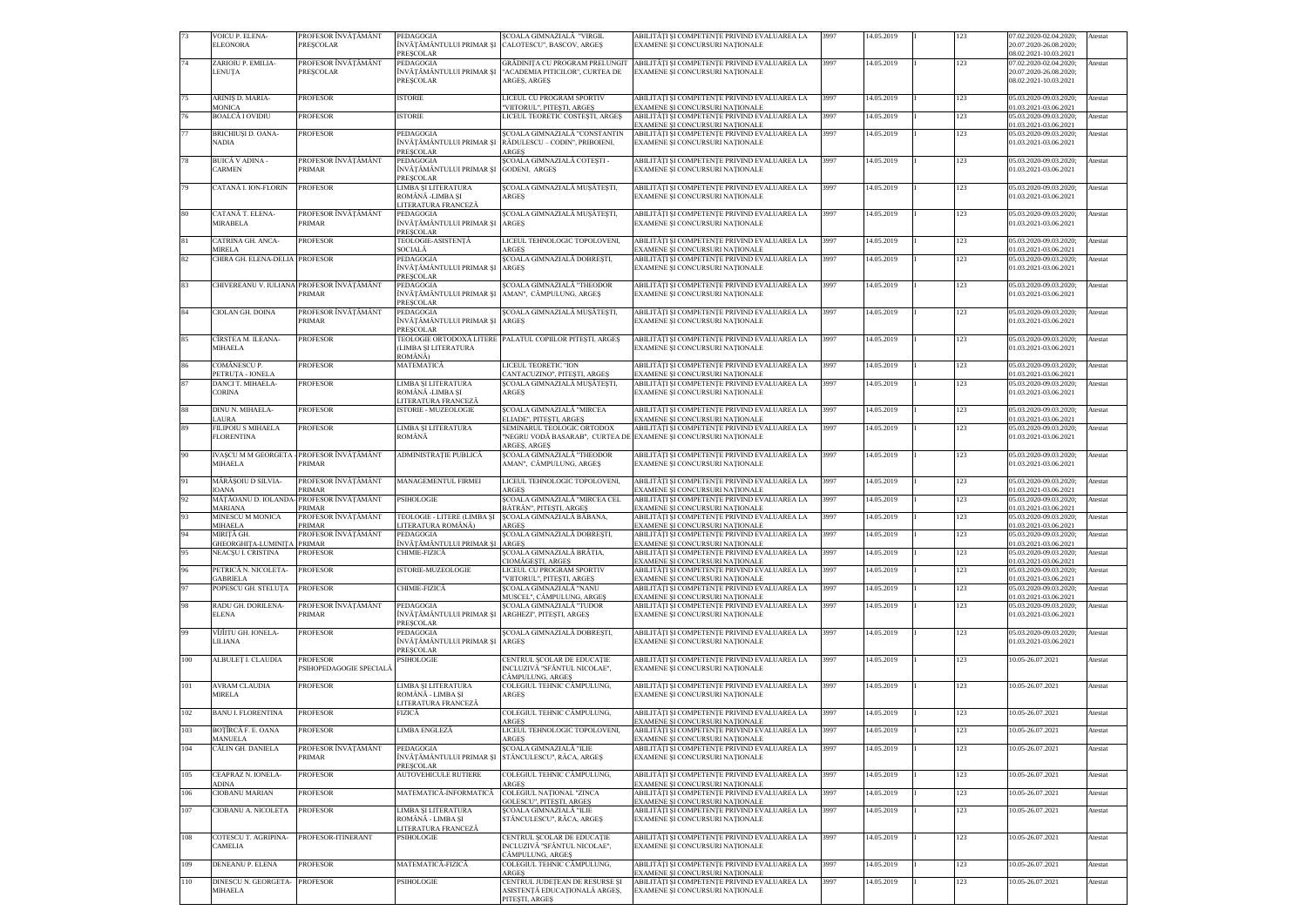| 111 | DINICĂ S. ROBERT-                              | <b>PROFESOR</b>               | <b>ISTORIE</b>                                                             |                                                                                     | COLEGIUL ECOLOGIC "PROF. UNIV. DR. ABILITĂTI SI COMPETENTE PRIVIND EVALUAREA LA                                    | 3997 | 14.05.2019 | 123 | 10.05-26.07.2021 | Atestat |
|-----|------------------------------------------------|-------------------------------|----------------------------------------------------------------------------|-------------------------------------------------------------------------------------|--------------------------------------------------------------------------------------------------------------------|------|------------|-----|------------------|---------|
|     | <b>FLORIN</b>                                  |                               |                                                                            | ALEXANDRU IONESCU", PITESTI,<br>ARGES                                               | EXAMENE SI CONCURSURI NATIONALE                                                                                    |      |            |     |                  |         |
| 112 | DOBRESCU A. GABRIELA PROFESOR                  |                               | LIMBA SI LITERATURA<br>FRANCEZĂ - LIMBA ȘI<br>LITERATURA ROMÂNĂ            | SCOALA GIMNAZIALĂ NR. 1, LERESTI,<br>ARGES                                          | ABILITĂTI SI COMPETENTE PRIVIND EVALUAREA LA<br>EXAMENE ȘI CONCURSURI NAȚIONALE                                    | 3997 | 14.05.2019 | 123 | 10.05-26.07.2021 | Atestat |
| 113 | <b>FLOAREA I. ROXANA</b>                       | PROFESOR LOGOPED              | SOCIOLOGIE - PSIHOLOGIE                                                    | CENTRUL SCOLAR DE EDUCAȚIE<br>INCLUZIVĂ "SFÂNTUL NICOLAE",<br>CÂMPULUNG, ARGEȘ      | ABILITĂȚI ȘI COMPETENȚE PRIVIND EVALUAREA LA<br>EXAMENE ȘI CONCURSURI NAȚIONALE                                    | 3997 | 14.05.2019 | 123 | 10.05-26.07.2021 | Atestat |
| 114 | <b>FLORESCU F. SANDU</b>                       | <b>PROFESOR</b>               | MATEMATICĂ - INFORMATICĂ                                                   | COLEGIUL TEHNIC CÂMPULUNG,<br>ARGES                                                 | ABILITĂȚI ȘI COMPETENȚE PRIVIND EVALUAREA LA<br>EXAMENE ȘI CONCURSURI NAȚIONALE                                    | 3997 | 14.05.2019 | 123 | 10.05-26.07.2021 | Atestat |
| 115 | FLOROAICA D. DECEBAL-PROFESOR<br><b>MARIUS</b> |                               | TEOLOGIE ORTODOXĂ -<br>ASISTENȚĂ SOCIALĂ                                   | ALEXANDRU IONESCU", PITEȘTI,<br>ARGES                                               | COLEGIUL ECOLOGIC "PROF. UNIV. DR. ABILITĂȚI ȘI COMPETENȚE PRIVIND EVALUAREA LA<br>EXAMENE ȘI CONCURSURI NAȚIONALE | 3997 | 14.05.2019 | 123 | 10.05-26.07.2021 | Atestat |
| 116 | FOTESCU I. MIHAELA-<br>VICTORITA               | <b>PROFESOR</b>               | ADMINISTRAȚIE PUBLICĂ                                                      | LICEUL TEHNOLOGIC VEDEA, ARGES                                                      | ABILITĂȚI ȘI COMPETENȚE PRIVIND EVALUAREA LA<br>EXAMENE ȘI CONCURSURI NAȚIONALE                                    | 3997 | 14.05.2019 | 123 | 10.05-26.07.2021 | Atestat |
| 117 | <b>IONESCU MARIN</b>                           | PROFESOR                      | MATEMATICĂ                                                                 | COLEGIUL NAȚIONAL "ZINCA                                                            | ABILITĂȚI ȘI COMPETENȚE PRIVIND EVALUAREA LA                                                                       | 3997 | 14.05.2019 | 123 | 10.05-26.07.2021 | Atestat |
| 118 | <b>IONESCU RALUCA</b>                          | <b>PROFESOR</b>               | LIMBA ȘI LITERATURA                                                        | GOLESCU", PITESTI, ARGES<br>COLEGIUL NAȚIONAL "ION C.                               | EXAMENE SI CONCURSURI NATIONALE<br>ABILITĂȚI ȘI COMPETENȚE PRIVIND EVALUAREA LA                                    | 3997 | 14.05.2019 | 123 | 10.05-26.07.2021 | Atestat |
| 119 | <b>ISAC V. VASILE</b>                          | PROFESOR ÎNVĂTĂMÂNT<br>PRIMAR | ROMÂNĂ<br><b>PSIHOLOGIE</b>                                                | BRĂTIANU", PITEȘTI, ARGEȘ<br>SCOALA GIMNAZIALĂ "IOSIF<br>CATRINESCU", DRAGOSLAVELE, | EXAMENE ȘI CONCURSURI NAȚIONALE<br>ABILITĂȚI ȘI COMPETENȚE PRIVIND EVALUAREA LA<br>EXAMENE ȘI CONCURSURI NAȚIONALE | 3997 | 14.05.2019 | 123 | 10.05-26.07.2021 | Atestat |
| 120 | LAZĂR D. ELENA                                 | PROFESOR ÎNVĂȚĂMÂNT           | SOCIOLOGIE - PSIHOLOGIE                                                    | ARGES<br>ȘCOALA GIMNAZIALĂ DAVIDEȘTI,                                               | ABILITĂȚI ȘI COMPETENȚE PRIVIND EVALUAREA LA                                                                       | 3997 | 14.05.2019 | 123 | 10.05-26.07.2021 | Atestat |
| 121 | MOISEI I. ELIZA                                | PRIMAR<br>ÎNVĂȚĂTOR           | <b>INSTITUTOR-DESEN</b>                                                    | ARGES<br>LICEUL TEHNOLOGIC "LIVIU                                                   | EXAMENE ȘI CONCURSURI NAȚIONALE<br>ABILITĂȚI ȘI COMPETENȚE PRIVIND EVALUAREA LA                                    | 3997 | 14.05.2019 | 123 | 10.05-26.07.2021 | Atestat |
| 122 | NAGY I. SORINA                                 | PROFESOR                      | MATEMATICĂ                                                                 | REBREANU", MOZĂCENI, ARGEȘ<br>COLEGIUL TEHNIC CÂMPULUNG,                            | EXAMENE ȘI CONCURSURI NAȚIONALE<br>ABILITĂȚI ȘI COMPETENȚE PRIVIND EVALUAREA LA                                    | 3997 | 14.05.2019 | 123 | 10.05-26.07.2021 | Atestat |
| 123 | NĂSTASE M. AURELIA-                            | PROFESOR ÎNVĂȚĂMÂNT           | TEOLOGIE ORTODOXĂ -                                                        | <b>ARGES</b><br>LICEUL TEHNOLOGIC TOPOLOVENI,                                       | EXAMENE ȘI CONCURSURI NAȚIONALE<br>ABILITĂȚI ȘI COMPETENȚE PRIVIND EVALUAREA LA                                    | 3997 | 14.05.2019 | 123 | 10.05-26.07.2021 | Atestat |
|     | MIHAELA                                        | PRIMAR                        | LITERE (LIMBA SI<br>LITERATURA ROMÂNĂ)                                     | ARGES                                                                               | EXAMENE ȘI CONCURSURI NAȚIONALE                                                                                    |      |            |     |                  |         |
| 124 | NEDELCU I. ADRIANA                             | <b>PROFESOR</b>               | CHIMIE - FIZICĂ                                                            | COLEGIUL TEHNIC CÂMPULUNG,<br><b>ARGES</b>                                          | ABILITĂȚI ȘI COMPETENȚE PRIVIND EVALUAREA LA<br>EXAMENE ȘI CONCURSURI NAȚIONALE                                    | 3997 | 14.05.2019 | 123 | 10.05-26.07.2021 | Atestat |
| 125 | PETRICĂ N. MARINELA-<br><b>LENUTA</b>          | MAISTRU INSTRUCTOR            | TENOLOGIA CONSTRUCTIILOR<br>DE MASINI                                      | COLEGIUL TEHNIC CÂMPULUNG,<br>ARGES                                                 | ABILITĂȚI ȘI COMPETENȚE PRIVIND EVALUAREA LA<br>EXAMENE ȘI CONCURSURI NAȚIONALE                                    | 3997 | 14.05.2019 | 123 | 10.05-26.07.2021 | Atestat |
| 126 | PÎRȘE GH. DALINA                               | PROFESOR                      | MATEMATICĂ                                                                 | COLEGIUL TEHNIC CÂMPULUNG,<br><b>ARGES</b>                                          | ABILITĂȚI ȘI COMPETENȚE PRIVIND EVALUAREA LA<br>EXAMENE SI CONCURSURI NATIONALE                                    | 3997 | 14.05.2019 | 123 | 10.05-26.07.2021 | Atestat |
| 127 | POPESCU M. LARISA                              | <b>PROFESOR</b>               | <b>BIOLOGIE</b>                                                            | COLEGIUL TEHNIC CÂMPULUNG,<br><b>ARGES</b>                                          | ABILITĂȚI ȘI COMPETENȚE PRIVIND EVALUAREA LA                                                                       | 3997 | 14.05.2019 | 123 | 10.05-26.07.2021 | Atestat |
| 128 | PURCĂREA - DOGARU N.                           | PROFESOR ÎNVĂȚĂMÂNT           | PEDAGOGIA                                                                  | SCOALA GIMNAZIALĂ BĂICULESTI,                                                       | EXAMENE ȘI CONCURSURI NAȚIONALE<br>ABILITĂȚI ȘI COMPETENȚE PRIVIND EVALUAREA LA                                    | 3997 | 14.05.2019 | 123 | 10.05-26.07.2021 | Atestat |
|     | ELENA-DORINA                                   | PRIMAR                        | ÎNVĂȚĂMÂNTULUI PRIMAR ȘI<br><b>PRESCOLAR</b>                               | <b>ARGES</b>                                                                        | EXAMENE ȘI CONCURSURI NAȚIONALE                                                                                    |      |            |     |                  |         |
| 129 | RASOL GH. CRINA<br><b>DUMITRITA</b>            | PROFESOR ÎNVĂȚĂMÂNT<br>PRIMAR | PEDAGOGIA<br>ÎNVĂȚĂMÂNTULUI PRIMAR ȘI ELIADE", PITEȘTI, ARGEȘ<br>PRESCOLAR | SCOALA GIMNAZIALĂ "MIRCEA                                                           | ABILITĂȚI ȘI COMPETENȚE PRIVIND EVALUAREA LA<br>EXAMENE ȘI CONCURSURI NAȚIONALE                                    | 3997 | 14.05.2019 | 123 | 10.05-26.07.2021 | Atestat |
| 130 | STANCIU M. MARIANA-<br>ALINA                   | PROFESOR ÎNVĂȚĂMÂNT<br>PRIMAR | PEDAGOGIA<br>ÎNVĂȚĂMÂNTULUI PRIMAR ȘI<br><b>PRESCOLAR</b>                  | LICEUL TEHNOLOGIC TOPOLOVENI,<br><b>ARGES</b>                                       | ABILITĂȚI ȘI COMPETENȚE PRIVIND EVALUAREA LA<br>EXAMENE SI CONCURSURI NATIONALE                                    | 3997 | 14.05.2019 | 123 | 10.05-26.07.2021 | Atestat |
| 131 | STĂVARU A. ADINA-<br><b>ISABELA</b>            | <b>PROFESOR</b>               | PSIHOLOGIE                                                                 | CENTRUL SCOLAR DE EDUCAȚIE<br>INCLUZIVĂ "SFÂNTUL NICOLAE",<br>CÂMPULUNG, ARGES      | ABILITĂȚI ȘI COMPETENȚE PRIVIND EVALUAREA LA<br>EXAMENE SI CONCURSURI NATIONALE                                    | 3997 | 14.05.2019 | 123 | 10.05-26.07.2021 | Atestat |
| 132 | STRAFALOGEA M.<br>GABRIELA                     | <b>PROFESOR</b>               | LIMBA ȘI LITERATURA<br>ROMÂNĂ - LIMBA ȘI<br>LITERATURA ENGLEZĂ             | COLEGIUL TEHNIC CÂMPULUNG,<br>ARGEŞ                                                 | ABILITĂȚI ȘI COMPETENȚE PRIVIND EVALUAREA LA<br>EXAMENE ȘI CONCURSURI NAȚIONALE                                    | 3997 | 14.05.2019 | 123 | 10.05-26.07.2021 | Atestat |
| 133 | VÎLNOIU V. NADIA-<br><b>GEORGETA</b>           | PROFESOR                      | LIMBA ȘI LITERATURA<br>ROMÂNĂ - LIMBA ȘI<br>LITERATURA ENGLEZĂ             | ȘCOALA GIMNAZIALĂ BELEȚI-<br>NEGRESTI, ARGES                                        | ABILITĂȚI ȘI COMPETENȚE PRIVIND EVALUAREA LA<br>EXAMENE SI CONCURSURI NATIONALE                                    | 3997 | 14.05.2019 | 123 | 10.05-26.07.2021 | Atestat |
| 134 | ZAFIU D. MARIANA                               | <b>PROFESOR</b>               | MATEMATICĂ                                                                 | COLEGIUL TEHNIC "COSTIN D.<br>NENITESCU", PITEȘTI, ARGEȘ                            | ABILITĂȚI ȘI COMPETENȚE PRIVIND EVALUAREA LA<br>EXAMENE ȘI CONCURSURI NAȚIONALE                                    | 3997 | 14.05.2019 | 123 | 10.05-26.07.2021 | Atestat |
| 135 | ALEXE V.-N. DELIA-<br><b>ELENA</b>             | PROFESOR                      | <b>BIOLOGIE</b>                                                            | SCOALA GIMNAZIALĂ "TRAIAN".<br>PITEȘTI, ARGEȘ                                       | ABILITĂȚI ȘI COMPETENȚE PRIVIND EVALUAREA LA<br>EXAMENE ȘI CONCURSURI NAȚIONALE                                    | 3997 | 14.05.2019 | 123 | 10.05-26.07.2021 | Atestat |
| 136 | ANGHEL N. MIHAELA-<br><b>ROXANA</b>            | PROFESOR ÎNVĂȚĂMÂNT<br>PRIMAR | PEDAGOGIA<br>ÎNVĂTĂMÂNTULUI PRIMAR SI PITESTI, ARGES<br><b>PRESCOLAR</b>   | SCOALA GIMNAZIALĂ "TRAIAN".                                                         | ABILITĂȚI ȘI COMPETENȚE PRIVIND EVALUAREA LA<br>EXAMENE ȘI CONCURSURI NAȚIONALE                                    | 3997 | 14.05.2019 | 123 | 10.05-26.07.2021 | Atestat |
| 137 | BĂJAN T. NICOLETA                              | PROFESOR ÎNVĂȚĂMÂNT<br>PRIMAR | LIMBA SI LITERATURA<br>ROMÂNĂ - LIMBA ȘI                                   | SCOALA GIMNAZIALĂ "TRAIAN",<br>PITEȘTI, ARGEȘ                                       | ABILITĂȚI ȘI COMPETENȚE PRIVIND EVALUAREA LA<br>EXAMENE ȘI CONCURSURI NAȚIONALE                                    | 3997 | 14.05.2019 | 123 | 10.05-26.07.2021 | Atestat |
| 138 | BOGHETU M. LIDIA-                              | <b>PROFESOR</b>               | LITERATURA ENGLEZĂ<br>EDUCAȚIE FIZICĂ ȘI SPORT                             | SCOALA GIMNAZIALĂ "TRAIAN",                                                         | ABILITĂȚI ȘI COMPETENȚE PRIVIND EVALUAREA LA                                                                       | 3997 | 14.05.2019 | 123 | 10.05-26.07.2021 | Atestat |
| 139 | <b>NARCISA</b><br>CĂPEȚ V. MIHAI-DANIEL        | <b>PROFESOR</b>               | PEDAGOGIE MUZICALĂ                                                         | PITEȘTI, ARGEȘ<br>SCOALA GIMNAZIALĂ "TRAIAN",                                       | EXAMENE ȘI CONCURSURI NAȚIONALE<br>ABILITĂȚI ȘI COMPETENȚE PRIVIND EVALUAREA LA                                    | 3997 | 14.05.2019 | 123 | 10.05-26.07.2021 | Atestat |
| 140 | CIOLOMPEA I. ALINA                             | PROFESOR ÎNVĂȚĂMÂNT<br>PRIMAR | PEDAGOGIA<br>ÎNVĂTĂMÂNTULUI PRIMAR                                         | PITESTI, ARGES<br>ȘCOALA GIMNAZIALĂ "TRAIAN",<br>PITEȘTI, ARGEȘ                     | EXAMENE ȘI CONCURSURI NAȚIONALE<br>ABILITĂȚI ȘI COMPETENȚE PRIVIND EVALUAREA LA<br>EXAMENE ȘI CONCURSURI NAȚIONALE | 3997 | 14.05.2019 | 123 | 10.05-26.07.2021 | Atestat |
| 141 | CÎRJAN N. VALI-                                | PROFESOR ÎNVĂȚĂMÂNT           | ÎNVĂȚĂTOARE                                                                | ȘCOALA GIMNAZIALĂ "TRAIAN",                                                         | ABILITĂȚI ȘI COMPETENȚE PRIVIND EVALUAREA LA                                                                       | 3997 | 14.05.2019 | 123 | 10.05-26.07.2021 | Atestat |
| 142 | LOREDANA<br>COJOCARU M. ADRIAN                 | PRIMAR<br>PROFESOR            | EDUCAȚIE FIZICĂ ȘI SPORT                                                   | PITESTI, ARGES<br>SCOALA GIMNAZIALĂ "NICOLAE                                        | EXAMENE ȘI CONCURSURI NAȚIONALE<br>ABILITĂȚI ȘI COMPETENȚE PRIVIND EVALUAREA LA                                    | 3997 | 14.05.2019 | 123 | 10.05-26.07.2021 | Atestat |
| 143 | DIMA N. MARIA                                  | PROFESOR ÎNVĂȚĂMÂNT           | PEDAGOGIA                                                                  | SIMONIDE", PITEȘTI, ARGEȘ<br>SCOALA GIMNAZIALĂ "IORDACHE                            | EXAMENE ȘI CONCURSURI NAȚIONALE<br>ABILITĂȚI ȘI COMPETENȚE PRIVIND EVALUAREA LA                                    | 3997 | 14.05.2019 | 123 | 10.05-26.07.2021 | Atestat |
|     |                                                | PRIMAR                        | ÎNVĂȚĂMÂNTULUI PRIMAR ȘI PĂCESCU", COȘEȘTI, ARGEȘ<br><b>PRESCOLAR</b>      |                                                                                     | EXAMENE ȘI CONCURSURI NAȚIONALE                                                                                    |      |            |     |                  |         |
| 144 | DINU GH. MIHAELA                               | PROFESOR                      | <b>ISTORIE - MUZEOLOGIE</b>                                                | ȘCOALA GIMNAZIALĂ "TRAIAN",<br>PITEȘTI, ARGEȘ                                       | ABILITĂȚI ȘI COMPETENȚE PRIVIND EVALUAREA LA<br>EXAMENE ȘI CONCURSURI NAȚIONALE                                    | 3997 | 14.05.2019 | 123 | 10.05-26.07.2021 | Atestat |
| 145 | <b>ENACHE I. CATI-</b><br>CAMELIA              | <b>PROFESOR</b>               | PSIHOLOGIE                                                                 | ȘCOALA GIMNAZIALĂ "TRAIAN",<br>PITESTI, ARGES                                       | ABILITĂȚI ȘI COMPETENȚE PRIVIND EVALUAREA LA<br>EXAMENE ȘI CONCURSURI NAȚIONALE                                    | 3997 | 14.05.2019 | 123 | 10.05-26.07.2021 | Atestat |
| 146 | <b>GEORGESCU V.</b><br><b>GEORGIANA</b>        | PROFESOR                      | MATEMATICĂ                                                                 | ȘCOALA GIMNAZIALĂ "TRAIAN",<br>PITESTI, ARGES                                       | ABILITĂȚI ȘI COMPETENȚE PRIVIND EVALUAREA LA<br>EXAMENE SI CONCURSURI NATIONALE                                    | 3997 | 14.05.2019 | 123 | 10.05-26.07.2021 | Atestat |
| 147 | HERNEST V. GEORGE<br>PAUL                      | <b>PROFESOR</b>               | PSIHOLOGIE                                                                 | CENTRUL ȘCOLAR DE EDUCAȚIE<br>INCLUZIVĂ "SFÂNTUL NICOLAE",                          | ABILITĂȚI ȘI COMPETENȚE PRIVIND EVALUAREA LA<br>EXAMENE ȘI CONCURSURI NAȚIONALE                                    | 3997 | 14.05.2019 | 123 | 10.05-26.07.2021 | Atestat |
| 148 | ISACOVICI I. GABRIELA                          | <b>PROFESOR</b>               | TEOLOGIE ORTODOXĂ -                                                        | CÂMPULUNG, ARGEȘ<br>ȘCOALA GIMNAZIALĂ "TRAIAN",                                     | ABILITĂȚI ȘI COMPETENȚE PRIVIND EVALUAREA LA                                                                       | 3997 | 14.05.2019 | 123 | 10.05-26.07.2021 | Atestat |
|     |                                                |                               | LITERE (LIMBA ȘI<br>LITERATURA ROMÂNĂ)                                     | PITEȘTI, ARGEȘ                                                                      | EXAMENE ȘI CONCURSURI NAȚIONALE                                                                                    |      |            |     |                  |         |
| 149 | LINTE I. LILIANA-<br><b>AURORA</b>             | PROFESOR ÎNVĂȚĂMÂNT<br>PRIMAR | PEDAGOGIA<br>ÎNVĂȚĂMÂNTULUI PRIMAR ȘI PITEȘTI, ARGEȘ<br>PRESCOLAR          | ȘCOALA GIMNAZIALĂ "TRAIAN",                                                         | ABILITĂȚI ȘI COMPETENȚE PRIVIND EVALUAREA LA<br>EXAMENE ȘI CONCURSURI NAȚIONALE                                    | 3997 | 14.05.2019 | 123 | 10.05-26.07.2021 | Atestat |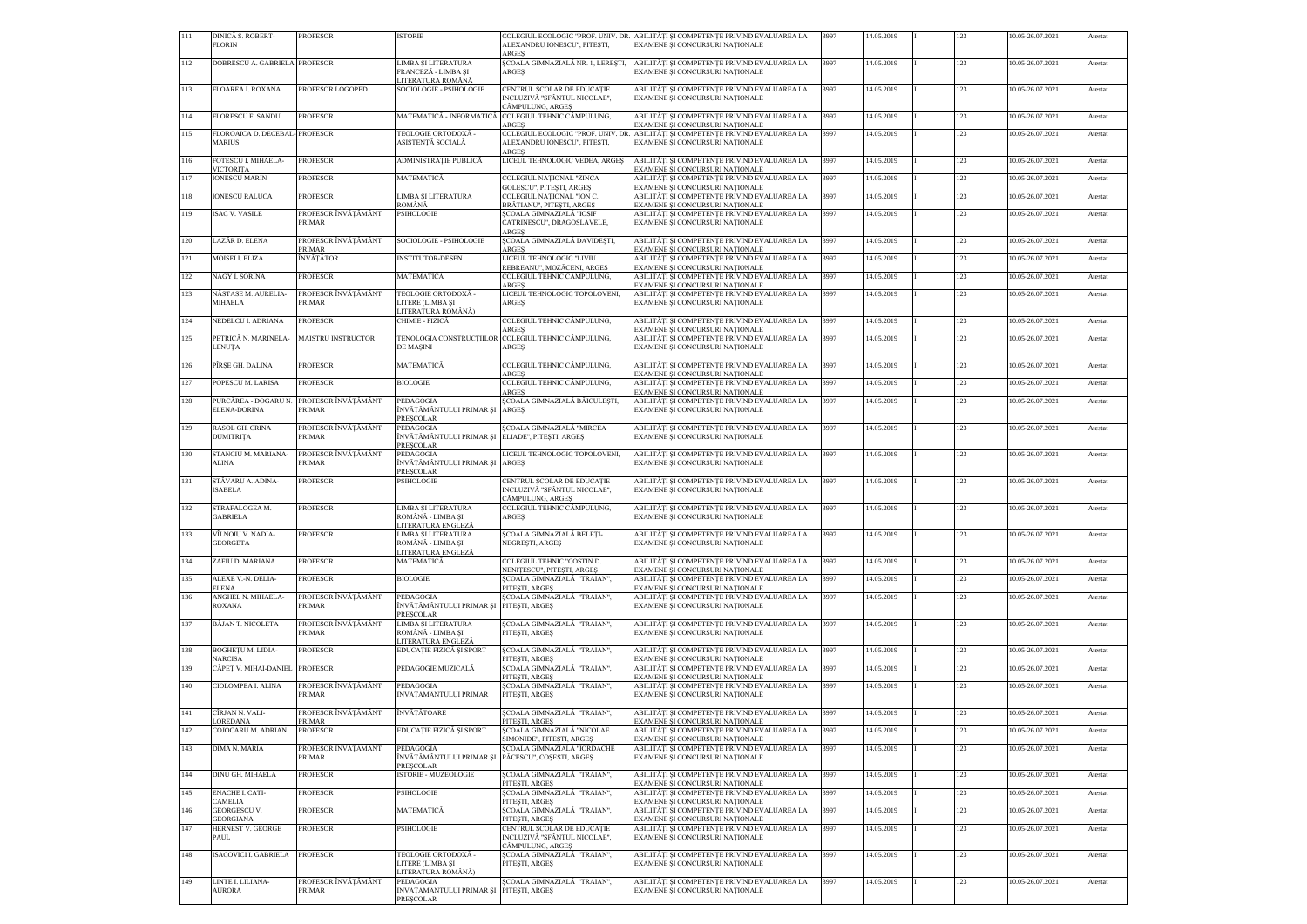| 150 | MEREX N. ANISOARA-<br><b>CORNELIA</b>         | <b>PROFESOR</b>               | TEOLOGIE ORTODOXĂ -<br>LITERE (LIMBA ȘI                                             | SCOALA GIMNAZIALĂ DAVIDESTI,<br>ARGES                                           | ABILITĂȚI ȘI COMPETENȚE PRIVIND EVALUAREA LA<br>EXAMENE SI CONCURSURI NATIONALE | 3997 | 14.05.2019 | 123 | 10.05-26.07.2021    | Atestat |
|-----|-----------------------------------------------|-------------------------------|-------------------------------------------------------------------------------------|---------------------------------------------------------------------------------|---------------------------------------------------------------------------------|------|------------|-----|---------------------|---------|
| 151 | MIHAI GH. GEANINA-                            | <b>PROFESOR</b>               | LITERATURA ROMÂNĂ)<br>TEOLOGIE ORTODOXĂ -                                           | SCOALA GIMNAZIALĂ "TRAIAN",                                                     | ABILITĂTI SI COMPETENTE PRIVIND EVALUAREA LA                                    | 3997 | 14.05.2019 | 123 | 10.05-26.07.2021    | Atestat |
| 152 | <b>MAGDALENA</b><br>MIHĂILĂ I. GEORGETA-      | <b>PROFESOR</b>               | <b>ITERE</b><br>CHIMIE - FIZICĂ                                                     | PITESTI, ARGES<br>ȘCOALA GIMNAZIALĂ "TRAIAN",                                   | EXAMENE ȘI CONCURSURI NAȚIONALE<br>ABILITĂȚI ȘI COMPETENȚE PRIVIND EVALUAREA LA | 3997 | 14.05.2019 | 123 | 10.05-26.07.2021    | Atestat |
| 153 | LILIANA<br>MÎNDROC V. ILEANA-                 | <b>PROFESOR</b>               | LIMBA ȘI LITERATURA                                                                 | PITESTI, ARGES<br>SCOALA GIMNAZIALĂ "I.C.                                       | EXAMENE ȘI CONCURSURI NAȚIONALE<br>ABILITĂȚI ȘI COMPETENȚE PRIVIND EVALUAREA LA | 3997 | 14.05.2019 | 123 | 10.05-26.07.2021    | Atestat |
|     | <b>DELIA</b>                                  |                               | FRANCEZĂ - LIMBA SI<br>LITERATURA ENGLEZĂ                                           | LĂZĂRESCU", TITESTI, ARGES                                                      | EXAMENE ȘI CONCURSURI NAȚIONALE                                                 |      |            |     |                     |         |
| 154 | NEGRU I. MARIA-                               | PROFESOR ÎNVĂTĂMÂNT           | ISTORIE - MUZEOLOGIE                                                                | SCOALA GIMNAZIALĂ "TRAIAN",                                                     | ABILITĂȚI ȘI COMPETENȚE PRIVIND EVALUAREA LA                                    | 3997 | 14.05.2019 | 123 | 10.05-26.07.2021    | Atestat |
| 155 | <b>ELISABETA</b><br>NICOLAE I. ADRIANA        | PRIMAR<br><b>PROFESOR</b>     | MATEMATICĂ                                                                          | PITESTI, ARGES<br>SCOALA GIMNAZIALĂ "VIRGIL                                     | EXAMENE SI CONCURSURI NATIONALE<br>ABILITĂȚI ȘI COMPETENȚE PRIVIND EVALUAREA LA | 3997 | 14.05.2019 | 123 | 10.05-26.07.2021    | Atestat |
| 156 | NITOIU V. RAMONA-                             | <b>PROFESOR</b>               | <b>GEOGRAFIE</b>                                                                    | CALOTESCU", BASCOV, ARGES<br>SCOALA GIMNAZIALĂ "TRAIAN".                        | EXAMENE ȘI CONCURSURI NAȚIONALE<br>ABILITĂȚI ȘI COMPETENȚE PRIVIND EVALUAREA LA | 3997 | 14.05.2019 | 123 | 10.05-26.07.2021    | Atestat |
| 157 | <b>CORINA</b><br>NIȚU C. ELISABETA            | PROFESOR ÎNVĂTĂMÂNT           | ADMINISTRAȚIE PUBLICĂ                                                               | PITESTI, ARGES<br>ȘCOALA GIMNAZIALĂ "TRAIAN",                                   | EXAMENE ȘI CONCURSURI NAȚIONALE<br>ABILITĂȚI ȘI COMPETENȚE PRIVIND EVALUAREA LA | 3997 | 14.05.2019 | 123 | 10.05-26.07.2021    | Atestat |
| 158 | OLĂRESCU GH. MARIA-                           | PRIMAR<br><b>PROFESOR</b>     | <b>STORIE</b>                                                                       | PITEȘTI, ARGEȘ<br>COLEGIUL NAȚIONAL "ION C.                                     | EXAMENE ȘI CONCURSURI NAȚIONALE<br>ABILITĂȚI ȘI COMPETENȚE PRIVIND EVALUAREA LA | 3997 | 14.05.2019 | 123 | 10.05-26.07.2021    | Atestat |
| 159 | LAVINIA<br>POPESCU T. CRISTINA-               | <b>PROFESOR</b>               | MATEMATICĂ                                                                          | BRĂTIANU", PITEȘTI, ARGEȘ<br>LICEUL TEHNOLOGIC "ASTRA",                         | EXAMENE ȘI CONCURSURI NAȚIONALE<br>ABILITĂȚI ȘI COMPETENȚE PRIVIND EVALUAREA LA | 3997 | 14.05.2019 | 123 | 10.05-26.07.2021    | Atestat |
|     | <b>MARIA</b>                                  |                               |                                                                                     | PITESTI, ARGES                                                                  | EXAMENE ȘI CONCURSURI NAȚIONALE                                                 |      |            |     |                     |         |
| 160 | POPESCU D. GABRIELA                           | PROFESOR ÎNVĂȚĂMÂNT<br>PRIMAR | PEDAGOGIA<br>NVĂTĂMÂNTULUI PRIMAR ȘI PITEȘTI, ARGEȘ<br><b>PRESCOLAR</b>             | ȘCOALA GIMNAZIALĂ "TRAIAN",                                                     | ABILITĂȚI ȘI COMPETENȚE PRIVIND EVALUAREA LA<br>EXAMENE ȘI CONCURSURI NAȚIONALE | 3997 | 14.05.2019 | 123 | 10.05-26.07.2021    | Atestat |
| 161 | RACOVIȚĂ M. ADRIANA<br><b>VIOLETA</b>         | PROFESOR ÎNVĂȚĂMÂNT<br>PRIMAR | PEDAGOGIA<br>ÎNVĂTĂMÂNTULUI PRIMAR ȘI PITEȘTI, ARGEȘ<br>PRESCOLAR                   | SCOALA GIMNAZIALĂ "TRAIAN".                                                     | ABILITĂȚI ȘI COMPETENȚE PRIVIND EVALUAREA LA<br>EXAMENE SI CONCURSURI NATIONALE | 3997 | 14.05.2019 | 123 | 10.05-26.07.2021    | Atestat |
| 162 | RADU C. ELENA-ADELA                           | PROFESOR ÎNVĂȚĂMÂNT<br>PRIMAR | PEDAGOGIA<br>NVĂȚĂMÂNTULUI PRIMAR ȘI LĂZĂRESCU", TITESTI, ARGES<br><b>PRESCOLAR</b> | SCOALA GIMNAZIALĂ "I.C.                                                         | ABILITĂȚI ȘI COMPETENȚE PRIVIND EVALUAREA LA<br>EXAMENE ȘI CONCURSURI NAȚIONALE | 3997 | 14.05.2019 | 123 | 10.05-26.07.2021    | Atestat |
| 163 | SANDU I. ELENA-                               | <b>PROFESOR</b>               | TEOLOGIE ORTODOXĂ -                                                                 | SCOALA GIMNAZIALĂ DAVIDEȘTI,                                                    | ABILITĂȚI ȘI COMPETENȚE PRIVIND EVALUAREA LA                                    | 3997 | 14.05.2019 | 123 | 10.05-26.07.2021    | Atestat |
|     | <b>MONICA</b>                                 |                               | LITERE (LIMBA SI<br>LITERATURA ROMÂNĂ)                                              | <b>ARGES</b>                                                                    | EXAMENE ȘI CONCURSURI NAȚIONALE                                                 |      |            |     |                     |         |
| 164 | STOICA GH. OLGA-<br><b>CAMELIA</b>            | PROFESOR ÎNVĂȚĂMÂNT<br>PRIMAR | PEDAGOGIA<br>NVĂTĂMÂNTULUI PRIMAR SI<br><b>PRESCOLAR</b>                            | ȘCOALA GIMNAZIALĂ DAVIDEȘTI,<br><b>ARGES</b>                                    | ABILITĂȚI ȘI COMPETENȚE PRIVIND EVALUAREA LA<br>EXAMENE ȘI CONCURSURI NAȚIONALE | 3997 | 14.05.2019 | 123 | 10.05-26.07.2021    | Atestat |
| 165 | STEFAN I. IOANA                               | <b>PROFESOR</b>               | LIMBA ȘI LITERATURA<br>FRANCEZĂ - LIMBA ȘI<br>LITERATURA ROMÂNĂ                     | SCOALA GIMNAZIALĂ "TRAIAN",<br>PITESTI, ARGES                                   | ABILITĂȚI ȘI COMPETENȚE PRIVIND EVALUAREA LA<br>EXAMENE ȘI CONCURSURI NAȚIONALE | 3997 | 14.05.2019 | 123 | 10.05-26.07.2021    | Atestat |
| 166 | STEFAN I. VIORELIA -<br><b>VIOLETA</b>        | PROFESOR ÎNVĂȚĂMÂNT<br>PRIMAR | PEDAGOGIA<br>NVĂȚĂMÂNTULUI PRIMAR ȘI PITEȘTI, ARGEȘ<br>PRESCOLAR                    | SCOALA GIMNAZIALĂ "TRAIAN",                                                     | ABILITĂȚI ȘI COMPETENȚE PRIVIND EVALUAREA LA<br>EXAMENE ȘI CONCURSURI NAȚIONALE | 3997 | 14.05.2019 | 123 | 10.05-26.07.2021    | Atestat |
| 167 | TOMA I. VALENTINA-                            | PROFESOR ÎNVĂȚĂMÂNT           | <b>DREPT</b>                                                                        | ȘCOALA GIMNAZIALĂ "TRAIAN",                                                     | ABILITĂȚI ȘI COMPETENȚE PRIVIND EVALUAREA LA                                    | 3997 | 14.05.2019 | 123 | 10.05-26.07.2021    | Atestat |
| 168 | <b>SIMONA</b><br><b>TINTATU COMĂNESCU</b>     | PRIMAR<br><b>PROFESOR</b>     | LIMBA ȘI LITERATURA                                                                 | PITESTI, ARGES<br>ȘCOALA GIMNAZIALĂ "TRAIAN",                                   | EXAMENE SI CONCURSURI NATIONALE<br>ABILITĂȚI ȘI COMPETENȚE PRIVIND EVALUAREA LA | 3997 | 14.05.2019 | 123 | 10.05-26.07.2021    | Atestat |
| 169 | <b>ELENA CREMONA</b><br><b>VLAD I. IONELA</b> | PROFESOR ÎNVĂTĂMÂNT           | ROMÂNĂ - LIMBA SI<br>LITERATURA FRANCEZĂ<br>ADMINISTRAȚIE PUBLICĂ                   | PITESTI, ARGES<br>ȘCOALA GIMNAZIALĂ "TRAIAN",                                   | EXAMENE ȘI CONCURSURI NAȚIONALE<br>ABILITĂȚI ȘI COMPETENȚE PRIVIND EVALUAREA LA | 3997 | 14.05.2019 | 123 | 10.05-26.07.2021    | Atestat |
|     |                                               | PRIMAR                        |                                                                                     | PITESTI, ARGES                                                                  | EXAMENE ȘI CONCURSURI NAȚIONALE                                                 |      |            |     |                     |         |
| 170 | <b>BADEA N. MARIA-</b><br><b>CAMELIA</b>      | PROFESOR ÎNVĂTĂMÂNT<br>PRIMAR | PEDAGOGIA<br>NVĂȚĂMÂNTULUI PRIMAR ȘI NEGRESTI, ARGES<br><b>PRESCOLAR</b>            | SCOALA GIMNAZIALĂ BELEȚI-                                                       | ABILITĂȚI ȘI COMPETENȚE PRIVIND EVALUAREA LA<br>EXAMENE ȘI CONCURSURI NAȚIONALE | 3997 | 14.05.2019 | 123 | 13.05.-26.07.2021   | Atestat |
| 171 | <b>BARBU I. IOANA-</b><br><b>RAMONA</b>       | PROFESOR ÎNVĂȚĂMÂNT<br>PRIMAR | PEDAGOGIA<br>ÎNVĂȚĂMÂNTULUI PRIMAR ȘI LACULUI, ARGEȘ<br>PRESCOLAR                   | ȘCOALA GIMNAZIALĂ NR. 1, POIANA                                                 | ABILITĂȚI ȘI COMPETENȚE PRIVIND EVALUAREA LA<br>EXAMENE ȘI CONCURSURI NAȚIONALE | 3997 | 14.05.2019 | 123 | 13.05.-26.07.2021   | Atestat |
| 172 | <b>BĂDICA GH. MARIA</b>                       | <b>PROFESOR</b>               | LIMBA SI LITERATURA<br>FRANCEZĂ-LIMBA ȘI<br>LITERATURA ROMĂNĂ                       | ȘCOALA GIMNAZIALĂ "LIVIU<br>REBREANU", MIOVENI, ARGES                           | ABILITĂȚI ȘI COMPETENȚE PRIVIND EVALUAREA LA<br>EXAMENE SI CONCURSURI NATIONALE | 3997 | 14.05.2019 | 123 | 3.05.-26.07.2021    | Atestat |
| 173 | <b>BĂRBIERU PETRUTA</b>                       | <b>PROFESOR</b>               | LIMBA ȘI LITERATURA<br>ROMÂNĂ-LIMBA ȘI<br><b>LITERATURA FRANCEZA</b>                | ȘCOALA GIMNAZIALĂ NR. 1,<br>STOENESTI, ARGES                                    | ABILITĂȚI ȘI COMPETENȚE PRIVIND EVALUAREA LA<br>EXAMENE ȘI CONCURSURI NAȚIONALE | 3997 | 14.05.2019 | 123 | 13.05.-26.07.2021   | Atestat |
| 174 | <b>BEZDEDEANU I.</b><br>DANIELA PETRONELA     | <b>PROFESOR</b>               | EDUCAȚIE FIZICĂ ȘI SPORT                                                            | SCOALA GIMNAZIALĂ "LIVIU<br>REBREANU", MIOVENI, ARGEȘ                           | ABILITĂȚI ȘI COMPETENȚE PRIVIND EVALUAREA LA<br>EXAMENE ȘI CONCURSURI NAȚIONALE | 3997 | 14.05.2019 | 123 | 13.05.-26.07.2021   | Atestat |
| 175 | CĂPĂȚÎNĂ V. GABRIELA PROFESOR                 |                               | CHIMIE-FIZICĂ                                                                       | SCOALA GIMNAZIALĂ "LIVIU                                                        | ABILITĂȚI ȘI COMPETENȚE PRIVIND EVALUAREA LA                                    | 3997 | 14.05.2019 | 123 | 13.05. - 26.07.2021 | Atestat |
| 176 | COSTACHE V. ELENA                             | PROFESOR ÎNVĂȚĂMÂNT           | PEDAGOGIA                                                                           | REBREANU", MIOVENI, ARGEȘ<br>SCOALA GIMNAZIALĂ "LIVIU                           | EXAMENE ȘI CONCURSURI NAȚIONALE<br>ABILITĂȚI ȘI COMPETENȚE PRIVIND EVALUAREA LA | 3997 | 14.05.2019 | 123 | 13.05.-26.07.2021   | Atestat |
|     | LIDIA                                         | PRIMAR                        | NVĂȚĂMÂNTULUI PRIMAR ȘI REBREANU", MIOVENI, ARGEȘ<br>PRESCOLAR                      |                                                                                 | EXAMENE ȘI CONCURSURI NAȚIONALE                                                 |      |            |     |                     |         |
| 177 | DOBRIN D. OVIDIU                              | PROFESOR                      | MATEMATICĂ-FIZICĂ                                                                   | SCOALA GIMNAZIALĂ "LIVIU<br>REBREANU", MIOVENI, ARGEȘ                           | ABILITĂȚI ȘI COMPETENȚE PRIVIND EVALUAREA LA<br>EXAMENE ȘI CONCURSURI NAȚIONALE | 3997 | 14.05.2019 | 123 | 13.05.-26.07.2021   | Atestat |
| 178 | DOBRIN C. MARINELA                            | <b>PROFESOR</b>               | LIMBA ȘI LITERATURA<br>ROMÂNĂ-LIMBA ȘI<br>LITERATURA FRANCEZA                       | ȘCOALA GIMNAZIALĂ DÂRMĂNEȘTI,<br>ARGES                                          | ABILITĂȚI ȘI COMPETENȚE PRIVIND EVALUAREA LA<br>EXAMENE ȘI CONCURSURI NAȚIONALE | 3997 | 14.05.2019 | 123 | 13.05. - 26.07.2021 | Atestat |
| 179 | DRĂGHICI I. SIMONA<br><b>NARCISA</b>          | <b>PROFESOR</b>               | TEOLOGIE-LITERE                                                                     | SCOALA GIMNAZIALĂ "LIVIU<br>REBREANU", MIOVENI, ARGES                           | ABILITĂȚI ȘI COMPETENȚE PRIVIND EVALUAREA LA<br>EXAMENE SI CONCURSURI NATIONALE | 3997 | 14.05.2019 | 123 | 13.05.-26.07.2021   | Atestat |
| 180 | FÎLFĂNESCU R.<br><b>CONSTANTIN DANIEL</b>     | PROFESOR ÎNVĂȚĂMÂNI<br>PRIMAR | MANAGEMENT MARKETING ÎN SCOALA GIMNAZIALĂ "LIVIU<br>AFACERI ECONOMICE               | REBREANU", MIOVENI, ARGEȘ                                                       | ABILITĂȚI ȘI COMPETENȚE PRIVIND EVALUAREA LA<br>EXAMENE ȘI CONCURSURI NAȚIONALE | 3997 | 14.05.2019 | 123 | 13.05.-26.07.2021   | Atestat |
| 181 | FILIPESCU D. ECATERIN<br><b>MONICA</b>        | PROFESOR ÎNVĂȚĂMÂNT<br>PRIMAR | PEDAGOGIA                                                                           | ȘCOALA GIMNAZIALĂ "LIVIU<br>NVĂȚĂMÂNTULUI PRIMAR ȘI   REBREANU", MIOVENI, ARGEȘ | ABILITĂȚI ȘI COMPETENȚE PRIVIND EVALUAREA LA<br>EXAMENE ȘI CONCURSURI NAȚIONALE | 3997 | 14.05.2019 | 123 | 13.05. - 26.07.2021 | Atestat |
| 182 | <b>FLOREA I. MIHAELA</b>                      | <b>PROFESOR</b>               | PRESCOLAR<br>LIMBA ȘI LITERATURA                                                    | ȘCOALA GIMNAZIALĂ "PETRE                                                        | ABILITĂȚI ȘI COMPETENȚE PRIVIND EVALUAREA LA                                    | 3997 | 14.05.2019 | 123 | 13.05.-26.07.2021   | Atestat |
|     |                                               |                               | FRANCEZĂ-LIMBA ȘI<br>LITERATURA ROMĂNĂ                                              | TUDOSE", MĂLURENI, ARGEȘ                                                        | EXAMENE ȘI CONCURSURI NAȚIONALE                                                 |      |            |     |                     |         |
| 183 | GHILENCIA G. MIRELA-<br><b>ELENA</b>          | <b>PROFESOR</b>               | MATEMATICĂ                                                                          | ȘCOALA GIMNAZIALĂ "PETRE<br>TUDOSE", MĂLURENI, ARGES                            | ABILITĂȚI ȘI COMPETENȚE PRIVIND EVALUAREA LA<br>EXAMENE ȘI CONCURSURI NAȚIONALE | 3997 | 14.05.2019 | 123 | 13.05.-26.07.2021   | Atestat |
| 184 | <b>GHIOCEL S. ELENA</b>                       | PROFESOR ÎNVĂȚĂMÂNT<br>PRIMAR | PEDAGOGIA<br>NVĂȚĂMÂNTULUI PRIMAR ȘI NEGREȘTI, ARGEȘ<br><b>PRESCOLAR</b>            | ȘCOALA GIMNAZIALĂ BELEȚI-                                                       | ABILITĂȚI ȘI COMPETENȚE PRIVIND EVALUAREA LA<br>EXAMENE ȘI CONCURSURI NAȚIONALE | 3997 | 14.05.2019 | 123 | 13.05.-26.07.2021   | Atestat |
| 185 | IOSIVESCU GH. IULIANA-<br><b>LUCIA</b>        | <b>PROFESOR</b>               | LIMBA ȘI LITERATURA<br>ROMÂNĂ-LIMBA SI<br>LITERATURA ENGLEZĂ                        | ȘCOALA GIMNAZIALĂ "TRAIAN",<br>PITESTI, ARGES                                   | ABILITĂȚI ȘI COMPETENȚE PRIVIND EVALUAREA LA<br>EXAMENE ȘI CONCURSURI NAȚIONALE | 3997 | 14.05.2019 | 123 | 13.05.-26.07.2021   | Atestat |
| 186 | FÎLFĂNESCU M. IULIANA                         | PROFESOR ÎNVĂȚĂMÂNT<br>PRIMAR | MANAGEMENT MARKETING ÎN SCOALA GIMNAZIALĂ "LIVIU<br><b>AFACERI ECONOMICE</b>        | REBREANU", MIOVENI, ARGES                                                       | ABILITĂȚI ȘI COMPETENȚE PRIVIND EVALUAREA LA<br>EXAMENE ȘI CONCURSURI NAȚIONALE | 3997 | 14.05.2019 | 123 | 13.05.-26.07.2021   | Atestat |
| 187 | MANEA GH. ELENA                               | PROFESOR                      | ARTĂ SACRĂ                                                                          | ȘCOALA GIMNAZIALĂ "MIRCEA<br>ELIADE", PITEȘTI, ARGEȘ                            | ABILITĂȚI ȘI COMPETENȚE PRIVIND EVALUAREA LA<br>EXAMENE SI CONCURSURI NATIONALE | 3997 | 14.05.2019 | 123 | 13.05.-26.07.2021   | Atestat |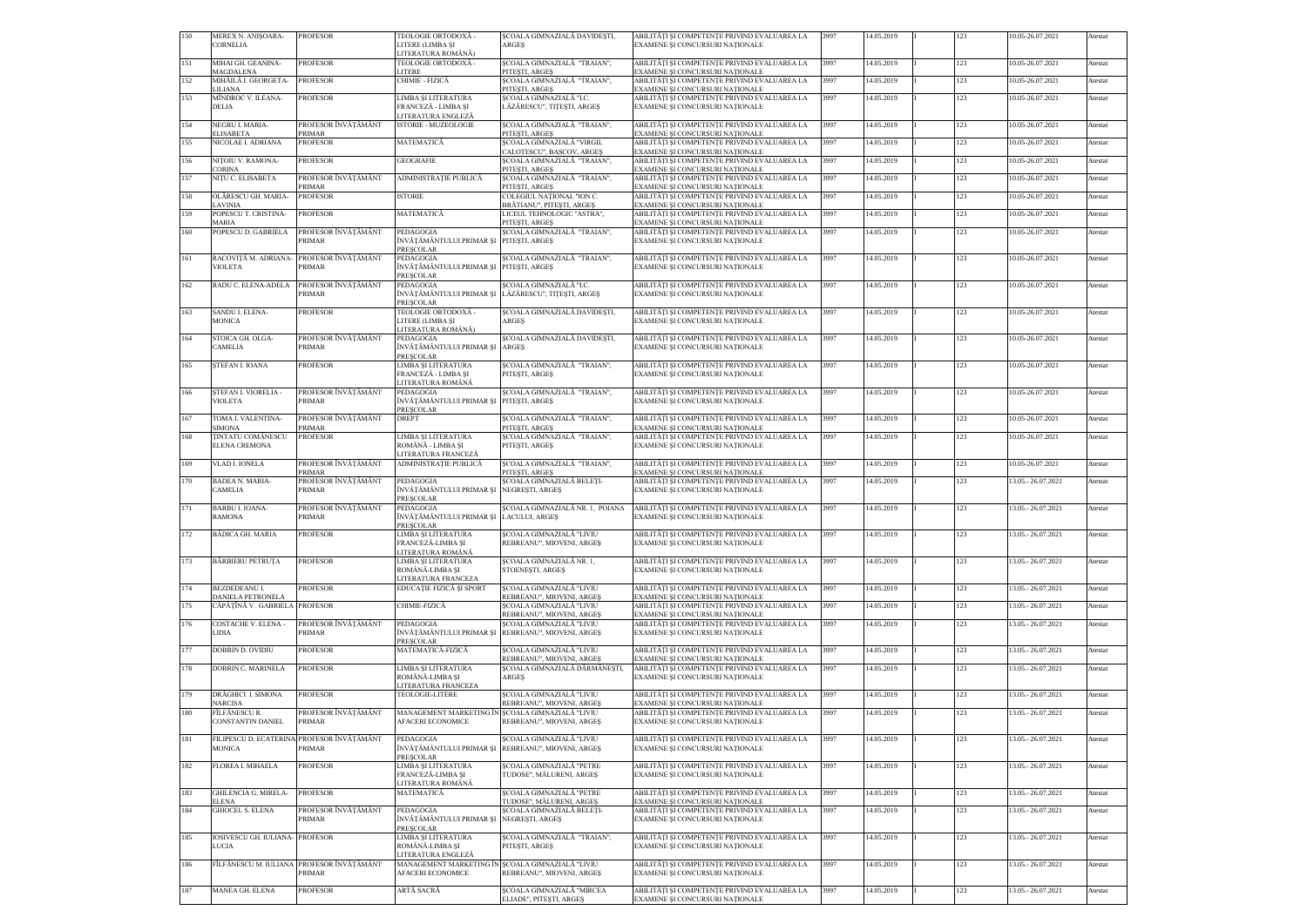| 188 | MARINESCU P. LENUȚA                                  | <b>PROFESOR</b>                                    | TEOLOGIE ORTODOXĂ LITERE  ȘCOALA GIMNAZIALĂ "LIVIU                                               | REBREANU", MIOVENI, ARGES                                                                    | ABILITĂȚI ȘI COMPETENȚE PRIVIND EVALUAREA LA<br>EXAMENE SI CONCURSURI NATIONALE                                                                    | 3997 | 14.05.2019 | 123 | 13.05.-26.07.2021   | Atestat |
|-----|------------------------------------------------------|----------------------------------------------------|--------------------------------------------------------------------------------------------------|----------------------------------------------------------------------------------------------|----------------------------------------------------------------------------------------------------------------------------------------------------|------|------------|-----|---------------------|---------|
| 189 | MUŞAT I. MARIA -<br><b>ADRIANA</b>                   | <b>PROFESOR</b>                                    | LIMBA ȘI LITERATURA<br>ROMÂNĂ-LIMBA ȘI                                                           | SCOALA GIMNAZIALĂ "LIVIU<br>REBREANU", MIOVENI, ARGEȘ                                        | ABILITĂȚI ȘI COMPETENȚE PRIVIND EVALUAREA LA<br>EXAMENE ȘI CONCURSURI NAȚIONALE                                                                    | 3997 | 14.05.2019 | 123 | 13.05.-26.07.2021   | Atestat |
| 190 | NENCIU A. ELENA                                      | <b>PROFESOR</b>                                    | LITERATURA ENGLEZĂ<br>TEOLOGIE ORTODOXĂ LITERE SCOALA GIMNAZIALĂ "LIVIU                          | REBREANU", MIOVENI, ARGES                                                                    | ABILITĂȚI ȘI COMPETENȚE PRIVIND EVALUAREA LA<br>EXAMENE SI CONCURSURI NATIONALE                                                                    | 3997 | 14.05.2019 | 123 | 13.05.-26.07.2021   | Atestat |
| 191 | NITU I. LAURA MARIA                                  | PROFESOR ÎNVĂȚĂMÂNT<br>PRIMAR                      | <b>CONTABILITATE ȘI</b><br>INFORMATICĂ DE GESTIUNE                                               | SCOALA GIMNAZIALĂ "LIVIU<br>REBREANU", MIOVENI, ARGES                                        | ABILITĂȚI ȘI COMPETENȚE PRIVIND EVALUAREA LA<br>EXAMENE ȘI CONCURSURI NAȚIONALE                                                                    | 3997 | 14.05.2019 | 123 | 13.05.-26.07.2021   | Atestat |
| 192 | PISICĂ M. GEORGETA                                   | ÎNVĂȚĂTOR                                          | PEDAGOGIC-ÎNVĂȚĂTOARE                                                                            | ȘCOALA GIMNAZIALĂ "LIVIU<br>REBREANU", MIOVENI, ARGEȘ                                        | ABILITĂȚI ȘI COMPETENȚE PRIVIND EVALUAREA LA<br>EXAMENE SI CONCURSURI NATIONALE                                                                    | 3997 | 14.05.2019 | 123 | 13.05.-26.07.2021   | Atestat |
| 193 | POPESCU V. MIHAELA-<br><b>ROXANA</b>                 | PROFESOR ÎNVĂȚĂMÂNT<br>PRIMAR                      | PEDAGOGIA<br>ÎNVĂTĂMÂNTULUI PRIMAR ȘI BĂTRÂN", PITEȘTI, ARGEȘ<br>PRESCOLAR                       | SCOALA GIMNAZIALĂ "MIRCEA CEL                                                                | ABILITĂȚI ȘI COMPETENȚE PRIVIND EVALUAREA LA<br>EXAMENE ȘI CONCURSURI NAȚIONALE                                                                    | 3997 | 14.05.2019 | 123 | 13.05.-26.07.2021   | Atestat |
| 194 | RĂDULESCU A.<br><b>MARIANA</b>                       | <b>PROFESOR</b>                                    | MATEMATICĂ                                                                                       | SCOALA GIMNAZIALĂ "LIVIU<br>REBREANU", MIOVENI, ARGES                                        | ABILITĂȚI ȘI COMPETENȚE PRIVIND EVALUAREA LA<br>EXAMENE SI CONCURSURI NATIONALE                                                                    | 3997 | 14.05.2019 | 123 | 13.05.-26.07.2021   | Atestat |
| 195 | RIZOAICA V. MIHAELA                                  | <b>PROFESOR</b>                                    | <b>ISTORIE</b>                                                                                   | SCOALA GIMNAZIALĂ "LIVIU<br>REBREANU", MIOVENI, ARGEȘ                                        | ABILITĂȚI ȘI COMPETENȚE PRIVIND EVALUAREA LA<br>EXAMENE ȘI CONCURSURI NAȚIONALE                                                                    | 3997 | 14.05.2019 | 123 | 13.05.-26.07.2021   | Atestat |
| 196 | RIZOAICĂA GH. IULIAN                                 | <b>PROFESOR</b>                                    | <b>GEOGRAFIE</b>                                                                                 | SCOALA GIMNAZIALĂ "LIVIU                                                                     | ABILITĂȚI ȘI COMPETENȚE PRIVIND EVALUAREA LA                                                                                                       | 3997 | 14.05.2019 | 123 | 13.05.-26.07.2021   | Atestat |
| 197 | STEFAN V MARIA -                                     | <b>PROFESOR</b>                                    | MATEMATICĂ                                                                                       | REBREANU", MIOVENI, ARGEȘ<br>ȘCOALA GIMNAZIALĂ CICĂNEȘTI,                                    | EXAMENE ȘI CONCURSURI NAȚIONALE<br>ABILITĂȚI ȘI COMPETENȚE PRIVIND EVALUAREA LA                                                                    | 3997 | 14.05.2019 | 123 | 13.05.-26.07.2021   | Atestat |
| 198 | LĂCRĂMIOARA<br>TEIANU F. ILINCA                      | <b>PROFESOR</b>                                    | PEDAGOGIA<br>ÎNVĂȚĂMÂNTULUI PRIMAR ȘI BRANIȘTE", SUSENI, ARGEȘ                                   | <b>ARGES</b><br>ȘCOALA GIMNAZIALĂ "MARIN                                                     | EXAMENE ȘI CONCURSURI NAȚIONALE<br>ABILITĂȚI ȘI COMPETENȚE PRIVIND EVALUAREA LA<br>EXAMENE ȘI CONCURSURI NAȚIONALE                                 | 3997 | 14.05.2019 | 123 | 13.05.-26.07.2021   | Atestat |
| 199 | TITA I. JEANA                                        | PROFESOR ÎNVĂTĂMÂNT<br>PRIMAR                      | PRESCOLAR<br>PEDAGOGIA<br>ÎNVĂȚĂMÂNTULUI PRIMAR ȘI REBREANU", MIOVENI, ARGEȘ<br><b>PRESCOLAR</b> | SCOALA GIMNAZIALĂ "LIVIU                                                                     | ABILITĂȚI ȘI COMPETENȚE PRIVIND EVALUAREA LA<br>EXAMENE ȘI CONCURSURI NAȚIONALE                                                                    | 3997 | 14.05.2019 | 123 | 13.05.-26.07.2021   | Atestat |
| 200 | VIERU C. JANE                                        | <b>PROFESOR</b>                                    | MATEMATICĂ-INFORMATICĂ                                                                           | LICEUL TEHNOLOGIC "VICTOR                                                                    | ABILITĂȚI ȘI COMPETENȚE PRIVIND EVALUAREA LA                                                                                                       | 3997 | 14.05.2019 | 123 | 13.05.-26.07.2021   | Atestat |
| 201 | VOICAN N. CARMEN                                     | PROFESOR ÎNVĂTĂMÂNT                                | <b>ECONOMIST</b>                                                                                 | SLĂVESCU", RUCĂR, ARGES<br>SCOALA GIMNAZIALĂ "LIVIU                                          | EXAMENE SI CONCURSURI NATIONALE<br>ABILITĂȚI ȘI COMPETENȚE PRIVIND EVALUAREA LA                                                                    | 3997 | 14.05.2019 | 123 | 13.05.-26.07.2021   | Atestat |
| 202 | ZANFIR D. SABINA-                                    | <b>PRIMAR</b><br>PROFESOR ÎNVĂȚĂMÂNT               | MANAGEMENT MARKETING ÎN SCOALA GIMNAZIALĂ "LIVIU                                                 | REBREANU", MIOVENI, ARGEȘ                                                                    | EXAMENE ȘI CONCURSURI NAȚIONALE<br>ABILITĂȚI ȘI COMPETENȚE PRIVIND EVALUAREA LA                                                                    | 3997 | 14.05.2019 | 123 | 13.05.-26.07.2021   | Atestat |
|     | <b>ILEANA</b>                                        | PRIMAR                                             | <b>AFACERI ECONOMICE</b>                                                                         | REBREANU", MIOVENI, ARGEȘ                                                                    | EXAMENE ȘI CONCURSURI NAȚIONALE                                                                                                                    |      |            |     |                     |         |
| 203 | ZARESCU D.M.ROXANA-<br><b>ELENA</b>                  | PROFESOR ÎNVĂȚĂMÂNT<br>PRIMAR                      | PEDAGOGIA<br><b>PRESCOLAR</b>                                                                    | SCOALA GIMNAZIALĂ "LIVIU<br>ÎNVĂȚĂMÂNTULUI PRIMAR ȘI REBREANU", MIOVENI, ARGEȘ               | ABILITĂȚI ȘI COMPETENȚE PRIVIND EVALUAREA LA<br>EXAMENE ȘI CONCURSURI NAȚIONALE                                                                    | 3997 | 14.05.2019 | 123 | 13.05.-26.07.2021   | Atestat |
| 204 | VOROVENCI D.<br>GEORGIANA-LOREDANA PRESCOLAR         | PROFESOR ÎNVĂȚĂMÂNT                                | PEDAGOGIA<br>ÎNVĂȚĂMÂNTULUI PRIMAR ȘI<br><b>PRESCOLAR</b>                                        | SCOALA GIMNAZIALĂ PODU-<br>DÂMBOVIȚEI, DÂMBOVICIOARA,<br><b>ARGES</b>                        | ABILITĂȚI ȘI COMPETENȚE PRIVIND EVALUAREA LA<br>EXAMENE ȘI CONCURSURI NAȚIONALE                                                                    | 3997 | 14.05.2019 | 123 | 13.05.-26.07.2021   | Atestat |
| 205 | ANGHEL I. CLAUDIA<br><b>IONELA</b>                   | PROFESOR ÎNVĂȚĂMÂNT<br><b>PRESCOLAR</b>            | PEDAGOGIA<br>ÎNVĂȚĂMÂNTULUI PRIMAR ȘI<br>PRESCOLAR                                               |                                                                                              | GRĂDINIȚA CU PROGRAM PRELUNGIT ABILITĂȚI SI COMPETENTE PRIVIND EVALUAREA LA<br>"LUMINIȘUL PĂDURII", PITEȘTI, ARGEȘ EXAMENE ȘI CONCURSURI NAȚIONALE | 3997 | 14.05.2019 | 123 | 14.05.-26.07.2021   | Atestat |
| 206 | <b>BĂDESCU Ș. MONICA-</b><br><b><i>ȘTEFĂNICA</i></b> | PROFESOR ÎNVĂȚĂMÂNT<br>PRIMAR                      |                                                                                                  | TEOLOGIE ORTODOXĂ-LITERE SCOALA GIMNAZIALĂ "OPREA<br>IORGULESCU", CÂMPULUNG, ARGEȘ           | ABILITĂȚI ȘI COMPETENȚE PRIVIND EVALUAREA LA<br>EXAMENE ȘI CONCURSURI NAȚIONALE                                                                    | 3997 | 14.05.2019 | 123 | 14.05.-26.07.2021   | Atestat |
| 207 | BĂNUȚĂ C.P. ANA-<br><b>MARIA-DIANA</b>               | PROFESOR ÎNVĂȚĂMÂNT<br><b>PRESCOLAR</b>            | PEDAGOGIA<br>ÎNVĂȚĂMÂNTULUI PRIMAR ȘI<br><b>PRESCOLAR</b>                                        | GRĂDINIȚA CU PROGRAM PRELUNGIT<br>"ARIPI DESCHISE", PITEȘTI, ARGEȘ                           | ABILITĂȚI ȘI COMPETENȚE PRIVIND EVALUAREA LA<br>EXAMENE ȘI CONCURSURI NAȚIONALE                                                                    | 3997 | 14.05.2019 | 123 | 14.05.-26.07.2021   | Atestat |
| 208 | <b>BELU R.D. ANDREEA</b>                             | PROFESOR ÎNVĂȚĂMÂNT<br><b>PRESCOLAR</b>            | PEDAGOGIA<br>ÎNVĂTĂMÂNTULUI PRIMAR ȘI<br><b>PRESCOLAR</b>                                        | GRĂDINIȚA CU PROGRAM PRELUNGI<br>"ARIPI DESCHISE", PITEȘTI, ARGEȘ                            | ABILITĂȚI ȘI COMPETENȚE PRIVIND EVALUAREA LA<br>EXAMENE SI CONCURSURI NATIONALE                                                                    | 3997 | 14.05.2019 | 123 | 14.05.-26.07.2021   | Atestat |
| 209 | <b>BIVOL N. OANA</b>                                 | PROFESOR ÎNVĂTĂMÂNT<br>PRIMAR                      | PEDAGOGIA<br>PRESCOLAR                                                                           | SCOALA GIMNAZIALĂ "OPREA<br>ÎNVĂȚĂMÂNTULUI PRIMAR ȘI   IORGULESCU", CÂMPULUNG, ARGEȘ         | ABILITĂȚI ȘI COMPETENȚE PRIVIND EVALUAREA LA<br>EXAMENE ȘI CONCURSURI NAȚIONALE                                                                    | 3997 | 14.05.2019 | 123 | 14.05.-26.07.2021   | Atestat |
| 210 | <b>BOULEANU V. ANA-</b><br><b>MARIA</b>              | PROFESOR ÎNVĂȚĂMÂNT<br><b>PRESCOLAR</b>            | PEDAGOGIA<br>ÎNVĂȚĂMÂNTULUI PRIMAR SI<br>PRESCOLAR                                               | ȘCOALA GIMNAZIALĂ COTMEANA,<br><b>ARGES</b>                                                  | ABILITĂȚI ȘI COMPETENȚE PRIVIND EVALUAREA LA<br>EXAMENE SI CONCURSURI NATIONALE                                                                    | 3997 | 14.05.2019 | 123 | 14.05. - 26.07.2021 | Atestat |
| 211 | BRĂILEANU D. ELENA                                   | PROFESOR ÎNVĂȚĂMÂNT<br><b>PRESCOLAR</b>            | <b>DREPT</b><br>INSTITUTORI-LIMBA ENGLEZĂ                                                        | ȘCOALA GIMNAZIALĂ "VINTILĂ<br>BRĂTIANU", STEFĂNESTI, ARGES                                   | ABILITĂȚI ȘI COMPETENȚE PRIVIND EVALUAREA LA<br>EXAMENE ȘI CONCURSURI NAȚIONALE                                                                    | 3997 | 14.05.2019 | 123 | 14.05.-26.07.2021   | Atestat |
| 212 | CĂLINESCU I. IONELA<br><b>LILIANA</b>                | PROFESOR ÎNVĂȚĂMÂNT<br>PRIMAR                      | PEDAGOGIA<br>PRESCOLAR                                                                           | ȘCOALA GIMNAZIALĂ "OPREA<br>ÎNVĂTĂMÂNTULUI PRIMAR SI IORGULESCU". CÂMPULUNG. ARGES           | ABILITĂȚI ȘI COMPETENȚE PRIVIND EVALUAREA LA<br>EXAMENE ȘI CONCURSURI NAȚIONALE                                                                    | 3997 | 14.05.2019 | 123 | 14.05.-26.07.2021   | Atestat |
| 213 | CĂPUȘĂ I. MIOARA                                     | <b>PROFESOR</b>                                    | ISTORIE-ANTROPOLOGIE                                                                             | LICEUL TEHNOLOGIC "REGELE MIHAI<br>I", CURTEA DE ARGES, ARGES                                | ABILITĂȚI ȘI COMPETENȚE PRIVIND EVALUAREA LA<br>EXAMENE ȘI CONCURSURI NAȚIONALE                                                                    | 3997 | 14.05.2019 | 123 | 14.05.-26.07.2021   | Atestat |
| 214 | FRIGURĂ D. DANIEL                                    | <b>PROFESOR</b>                                    | EDUCAȚIE FIZICĂ ȘI SPORT                                                                         | SCOALA GIMNAZIALĂ "OPREA<br>IORGULESCU", CÂMPULUNG, ARGEȘ                                    | ABILITĂȚI ȘI COMPETENȚE PRIVIND EVALUAREA LA<br>EXAMENE ȘI CONCURSURI NAȚIONALE                                                                    | 3997 | 14.05.2019 | 123 | 14.05.-26.07.2021   | Atestat |
| 215 | <b>GHEORGHE I. ELENA-</b><br><b>ALINA</b>            | PROFESOR ÎNVĂȚĂMÂNT<br>PRESCOLAR                   | PEDAGOGIA<br><b>PRESCOLAR</b>                                                                    | GRĂDINIȚA CU PROGRAM PRELUNGI<br>ÎNVĂȚĂMÂNTULUI PRIMAR ȘI   "ARIPI DESCHISE", PITEȘTI, ARGEȘ | ABILITĂȚI ȘI COMPETENȚE PRIVIND EVALUAREA LA<br>EXAMENE ȘI CONCURSURI NAȚIONALE                                                                    | 3997 | 14.05.2019 | 123 | 14.05.-26.07.2021   | Atestat |
| 216 | IORGA Ș. ELENA-MIRELA PROFESOR ÎNVĂȚĂMÂNT            | PRIMAR                                             | PEDAGOGIA<br><b>PRESCOLAR</b>                                                                    | SCOALA GIMNAZIALĂ "OPREA<br>ÎNVĂȚĂMÂNTULUI PRIMAR ȘI   IORGULESCU", CÂMPULUNG, ARGEȘ         | ABILITĂȚI ȘI COMPETENȚE PRIVIND EVALUAREA LA<br>EXAMENE ȘI CONCURSURI NAȚIONALE                                                                    | 3997 | 14.05.2019 | 123 | 14.05.-26.07.2021   | Atestat |
| 217 | LINTESCU I. MIHAELA                                  | PROFESOR ÎNVĂȚĂMÂNT<br>PRESCOLAR                   | PEDAGOGIA<br>PRESCOLAR                                                                           | GRĂDINIȚA CU PROGRAM PRELUNGI<br>ÎNVĂȚĂMÂNTULUI PRIMAR ȘI "ARIPI DESCHISE", PITEȘTI, ARGEȘ   | ABILITĂȚI ȘI COMPETENȚE PRIVIND EVALUAREA LA<br>EXAMENE ȘI CONCURSURI NAȚIONALE                                                                    | 3997 | 14.05.2019 | 123 | 14.05.-26.07.2021   | Atestat |
| 218 | LUNGU N. NICOLETA-<br>CRISTINA                       | PROFESOR ÎNVĂȚĂMÂNT<br>PRIMAR                      | SOCIOLOGIE-PSIHOLOGIE                                                                            | SCOALA GIMNAZIALĂ "OPREA<br>IORGULESCU", CÂMPULUNG, ARGEȘ                                    | ABILITĂȚI ȘI COMPETENȚE PRIVIND EVALUAREA LA<br>EXAMENE ȘI CONCURSURI NAȚIONALE                                                                    | 3997 | 14.05.2019 | 123 | 14.05.-26.07.2021   | Atestat |
| 219 | MARINESCU I. CLARA                                   | PROFESOR ÎNVĂȚĂMÂNT<br>PRIMAR                      | PSIHOLOGIE                                                                                       | SCOALA GIMNAZIALĂ "OPREA<br>IORGULESCU", CÂMPULUNG, ARGEȘ                                    | ABILITĂȚI ȘI COMPETENȚE PRIVIND EVALUAREA LA<br>EXAMENE ȘI CONCURSURI NAȚIONALE                                                                    | 3997 | 14.05.2019 | 123 | 14.05.-26.07.2021   | Atestat |
| 220 | MĂRCUȘANU I. MARIA<br><b>LUMINITA</b>                | PROFESOR ÎNVĂȚĂMÂNT<br><b>PRESCOLAR</b>            | PEDAGOGIA<br>ÎNVĂTĂMÂNTULUI PRIMAR ȘI<br><b>PRESCOLAR</b>                                        | GRĂDINIȚA CU PROGRAM PRELUNGI<br>"LUMEA COPIILOR", TOPOLOVENI,<br><b>ARGES</b>               | ABILITĂȚI ȘI COMPETENȚE PRIVIND EVALUAREA LA<br>EXAMENE ȘI CONCURSURI NAȚIONALE                                                                    | 3997 | 14.05.2019 | 123 | 14.05.-26.07.2021   | Atestat |
| 221 |                                                      | MIREA N. DANIELA-ANA PROFESOR ÎNVĂȚĂMÂNT<br>PRIMAR | SOCIOLOGIE-PSIHOLOGIE                                                                            | SCOALA GIMNAZIALĂ "OPREA<br>IORGULESCU", CÂMPULUNG, ARGEȘ                                    | ABILITĂȚI ȘI COMPETENȚE PRIVIND EVALUAREA LA<br>EXAMENE ȘI CONCURSURI NAȚIONALE                                                                    | 3997 | 14.05.2019 | 123 | 14.05.-26.07.2021   | Atestat |
| 222 | MURĂRUȘ RALUCA                                       | PROFESOR ÎNVĂȚĂMÂNT<br>PRIMAR                      | LIMBA ȘI LITERATURA<br>ROMÂNĂ LIMBA ȘI<br>LITERATURA FRANCEZĂ                                    | SCOALA GIMNAZIALĂ "OPREA<br>IORGULESCU", CÂMPULUNG, ARGEȘ                                    | ABILITĂȚI ȘI COMPETENȚE PRIVIND EVALUAREA LA<br>EXAMENE ȘI CONCURSURI NAȚIONALE                                                                    | 3997 | 14.05.2019 | 123 | 14.05.-26.07.2021   | Atestat |